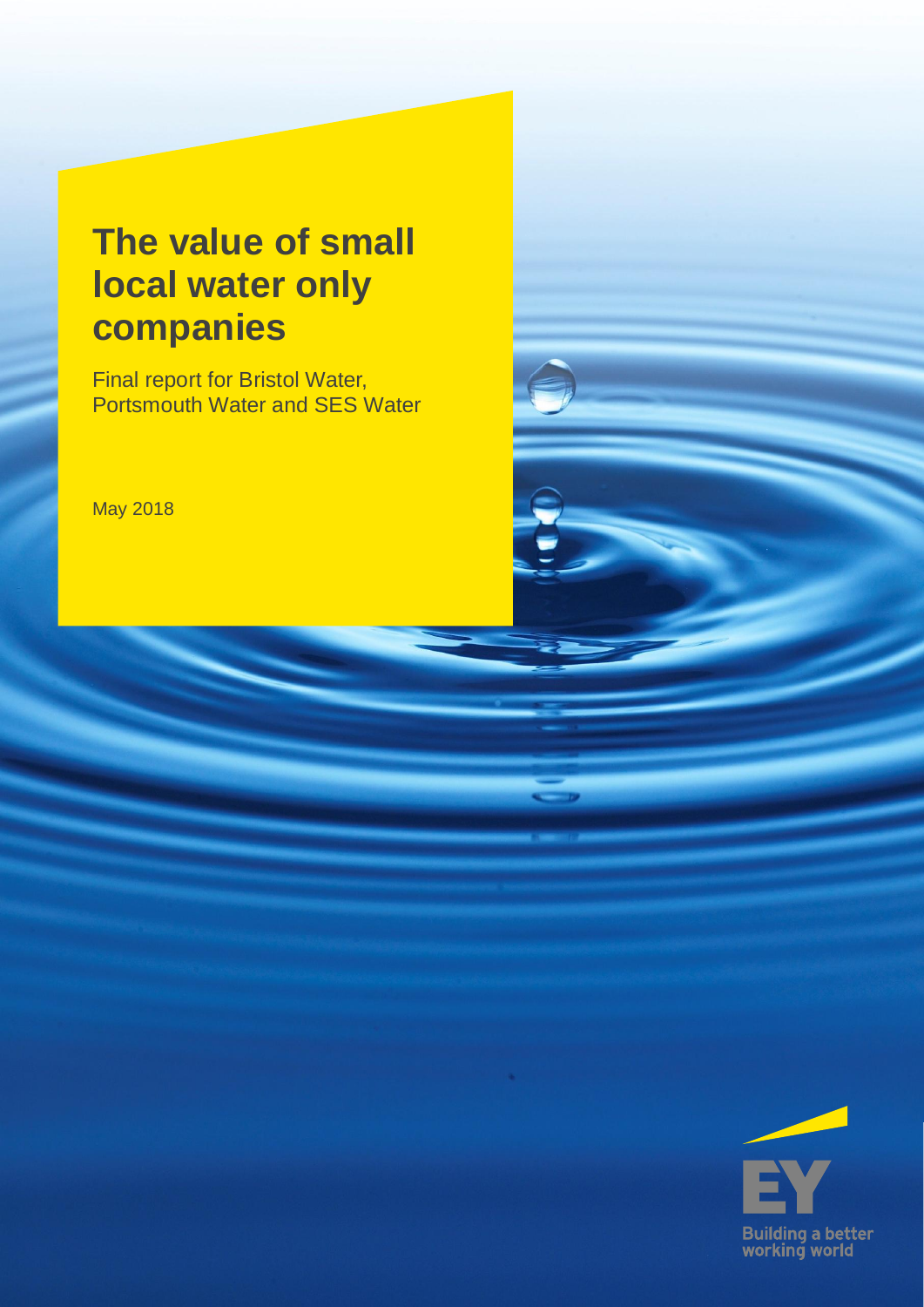## **Disclaimer**

This report (Report) was prepared by Ernst & Young LLP for Bristol Water, Portsmouth Water and Sutton and East Surrey Water plc (trading as SES Water) using information provided by Bristol Water, Portsmouth Water, SES Water and publically available data.

Ernst & Young LLP does not accept or assume any responsibility in respect of the Report to any readers of the Report (Third Parties), other than Bristol Water, Portsmouth Water and SES Water. To the fullest extent permitted by law, Ernst & Young LLP will accept no liability in respect of the Report to any Third Parties. Should any Third Parties choose to rely on the Report, then they do so at their own risk.

Ernst & Young LLP has not been instructed by its client, Bristol Water, Portsmouth Water and SES Water, to respond to queries or requests for information from any Third Party and Ernst & Young LLP shall not respond to such queries or requests for information. Further Ernst & Young LLP is not instructed by Bristol Water, Portsmouth Water and SES Water to update the Report for subsequent events or additional work (if any) performed by Ernst & Young LLP. Accordingly, without prejudice to the generality of the foregoing, Ernst & Young LLP accepts no responsibility to any Third Party to update the Report for such matters.

Ernst & Young LLP reserves all rights in the Report.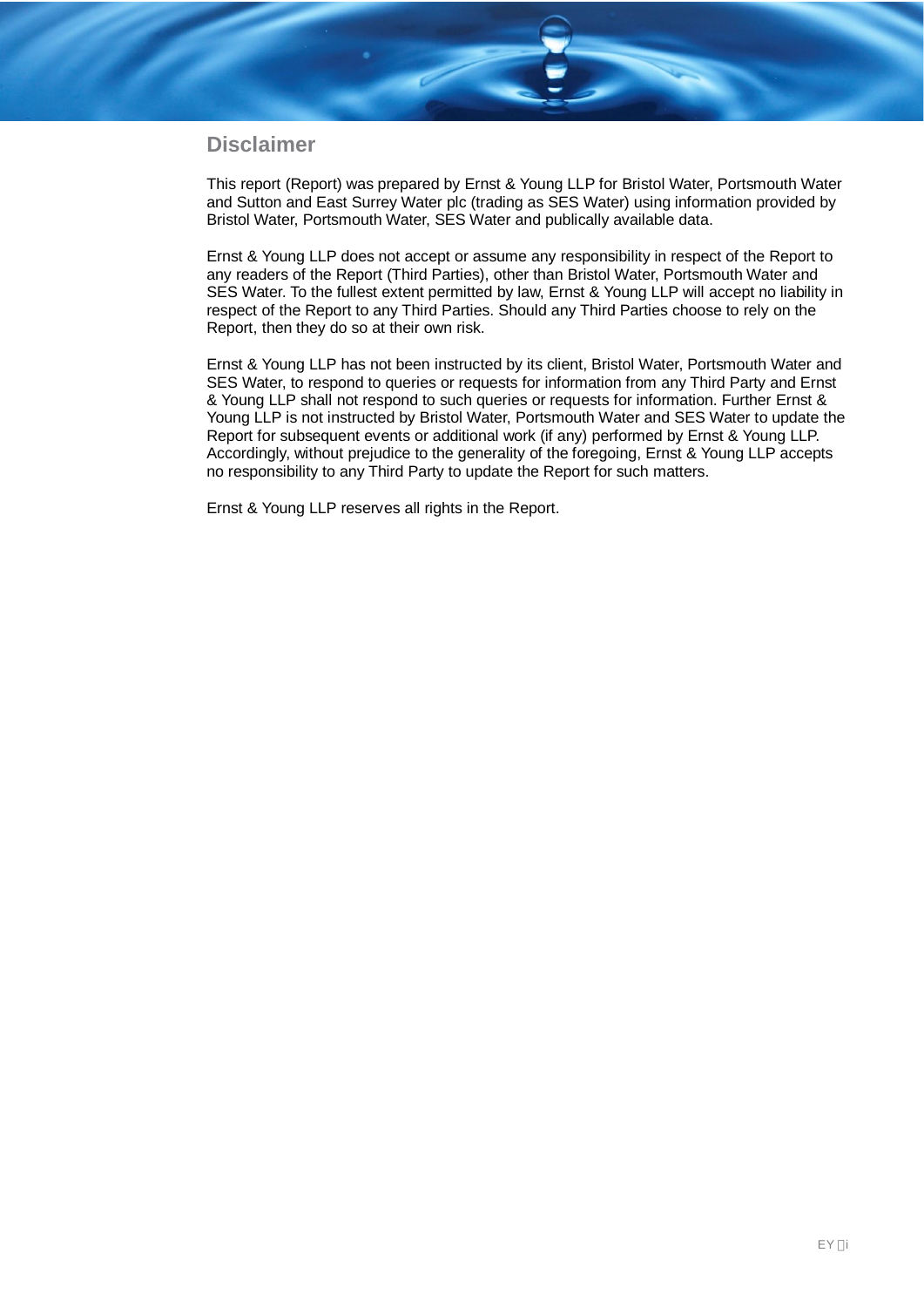# **Contents**

| 2. | What kinds of benefits would be relevant to demonstrating that small local WoCs |  |
|----|---------------------------------------------------------------------------------|--|
| 3. | How and why might being small and local help small local WoCs deliver           |  |
| 4. | How might the additional benefits delivered by small local WoCs be quantified   |  |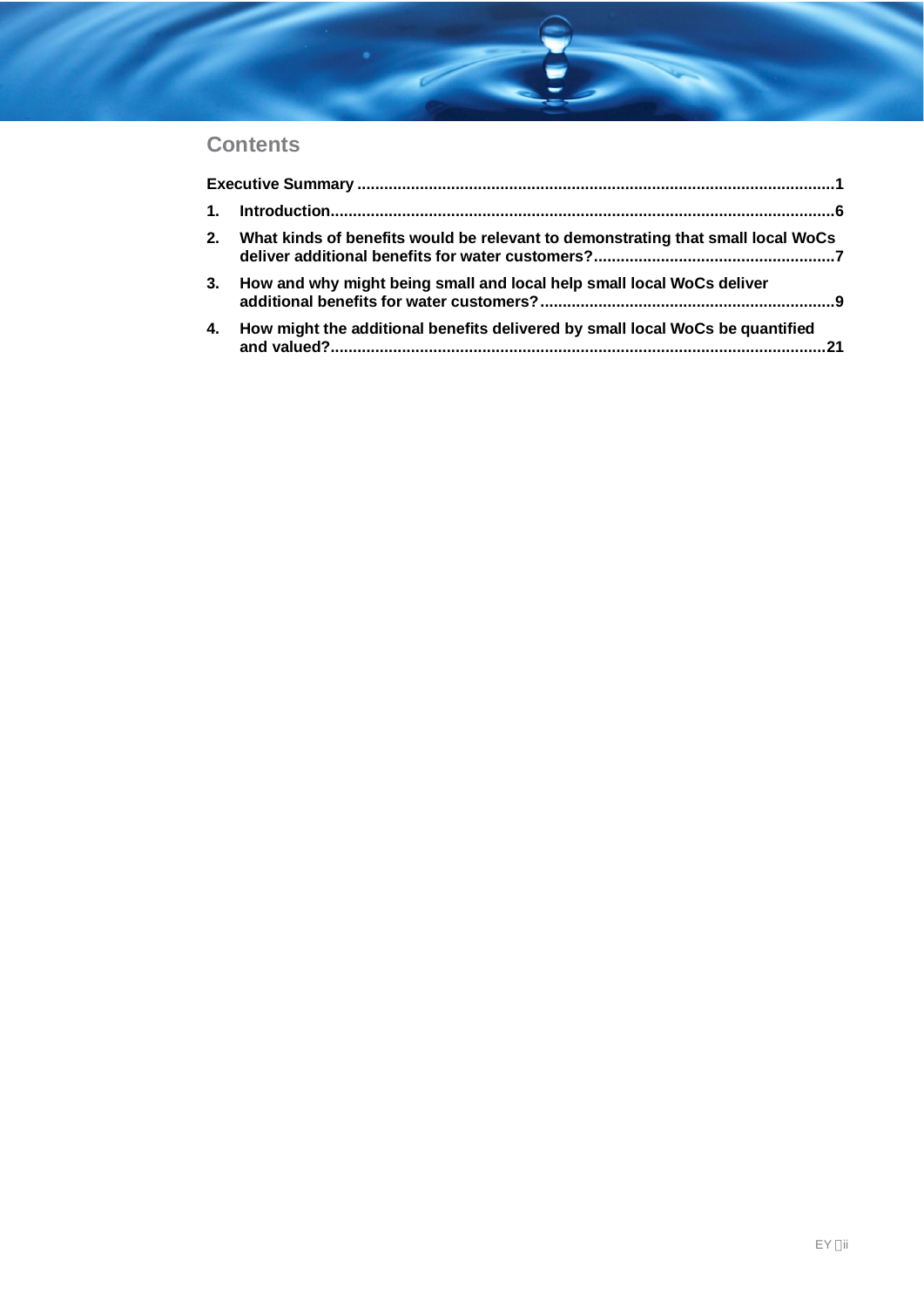# **Executive Summary**

In its PR19 methodology decision document Ofwat has indicated that in order for small local water only companies (WoCs)<sup>1</sup> to justify a company-specific adjustment to the cost of capital at PR19, small local WoCs will need to demonstrate that:<sup>2</sup>

- small local WoCs face a higher cost of capital;
- there are benefits from being small and local that adequately compensate customers for the higher cost of capital requested;
- there is compelling evidence of customer support for the requested adjustment; and
- there is compelling evidence that the level of adjustment requested is appropriate.

In this context, a key question facing the small local WoCs is how to demonstrate that they deliver additional benefits for their customers and for customers of other water companies (e.g. as a result of being used in benchmarking by Ofwat to challenge other companies to improve).

A framework or methodology is required for identifying the relevant benefits that small local WoCs can deliver and how to quantify those benefits. Bristol Water, Portsmouth Water and SES Water have commissioned EY to develop this framework.

The key focus of this work is on identifying and describing the way in which local WoCs create additional benefits for their customers, and other water companies' customers, *as a result of being local WoCs.* In other words, this report focuses on explaining *how and why* local WoCs deliver additional benefits for water customers. In our view, this issue raises the following key questions:

- 1. What are the relevant benefits that a local WoC can produce for its customers?
- 2. Why might being small and local help small local WoCs deliver benefits for their customers and the customers of other water companies?
- 3. How can the benefits be measured and quantified?

We summarise our assessment in each of these areas below.

#### **What kinds of benefits would be relevant to demonstrating that small local WoCs deliver additional benefits for water customers?**

In its PR19 methodology decision document, Ofwat states that when assessing the benefits that local WoCs deliver for their customers, it will have regard to similar tests to those it uses when assessing mergers.<sup>3</sup> In Ofwat's Statement of Methods for assessing mergers, Ofwat lists a range of types of benefits which have been expected to arise from past mergers, which might therefore provide an indication of some of the kinds of customer benefits that may be relevant for small local WoCs to demonstrate.<sup>4</sup>

These benefits (listed out in full in Section 2 of this report) can be broadly categorised into cost savings and quality of service improvements, both of which might arise in a variety of ways. However, the list of benefits also includes intermediate steps towards those ultimate objectives, such as different management approaches, increased responsiveness to customer needs, greater use of local contractors, improved employee morale and opportunities and factors which might be characterised as linking to innovation such as pooling of best practice and exchanging of information on technical matters.

<sup>1</sup> For the purposes of this paper, "small local WoCs" is defined to be the four smallest WoCs in England and Wales i.e. Bristol Water, Portsmouth Water, SES Water and South Staffordshire Water.

<sup>&</sup>lt;sup>2</sup> See https://www.ofwat.gov.uk/wp-content/uploads/2017/12/Final-methodology-1.pdf, p180.

<sup>&</sup>lt;sup>3</sup> See Ofwat (2015) "Ofwat's approach to mergers and statement of methods" https://064f1d25f5a6fb0868ac-0df48efcb31bcf2ed0366d316cab9ab8.ssl.cf3.rackcdn.com/wp-

content/uploads/2015/11/pap\_pos20151021mergers.pdf 4 See https://064f1d25f5a6fb0868ac-0df48efcb31bcf2ed0366d316cab9ab8.ssl.cf3.rackcdn.com/wpcontent/uploads/2015/11/pap\_pos20151021mergers.pdf, Table A2.5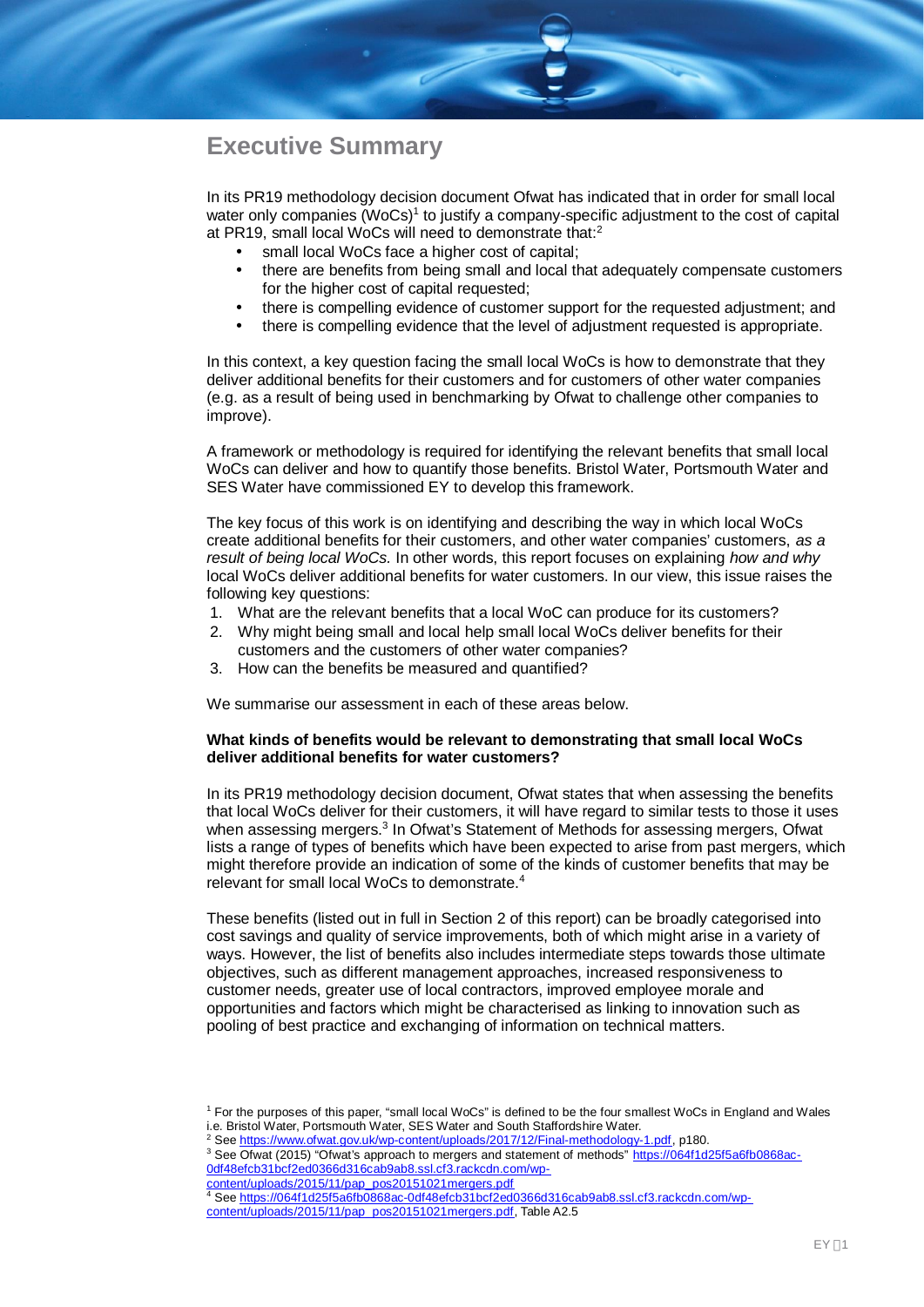

Noting the above, small local WoCs might be able to deliver benefits for water customers in a wide variety of ways.

#### **How and why might small local WoCs deliver additional benefits for water customers?**

As illustrated in Table 1 below, small local WoCs have been among the leading companies in the English and Welsh water sector over the years since privatisation across a range of measures of performance.

|                                                                                               | <b>Bristol</b><br>Water | Portsmouth<br>Water | <b>SES Water</b> | South<br><b>Staffs</b><br>Water |
|-----------------------------------------------------------------------------------------------|-------------------------|---------------------|------------------|---------------------------------|
| Average water bill $(2018/19)^5$                                                              | $13**$                  |                     | $16**$           | 2 and $4*$                      |
| PR14 FD<br>wholesale<br>cost<br>efficiency <sup>6</sup>                                       | 18                      | 5                   | 11               | $12 \overline{ }$               |
| PR14 FD household retail cost to<br>metered<br>per<br>water<br>serve<br>customer <sup>7</sup> | 6                       |                     | 5                | 9                               |
| PR09 water opex efficiency <sup>8</sup>                                                       | 11                      | $\overline{2}$      | 6                | 3 and 19 <sup>*</sup>           |
| SIM score $(2016/17)^9$                                                                       | 6                       |                     | 15               | 10                              |
| SIM score (2011/12) <sup>10</sup>                                                             | 1                       | $17^{11}$           | 10               | 4 and $5^*$                     |
| Leakage (litres per property per<br>day) 2016/17 <sup>12</sup>                                | 5                       | 8                   | 3                | 13                              |
| Compliance Risk Index score<br>$(2016)^{13}$                                                  | 5                       | 3                   |                  | 6 and 11 <sup>*</sup>           |
| Average minutes lost 2016/17 <sup>14</sup>                                                    | 15                      | 3                   | $\overline{4}$   | 5                               |
| capita<br>consumption<br>Per<br>2016/1715                                                     | 12                      | 14                  | $20**$           | 1 and $8*$                      |
| Burst pipes (per 1000 km of<br>network) 2016/17 <sup>16</sup>                                 | 10                      | $\overline{2}$      |                  | 6                               |

#### **Table 1: Rankings of the four small local WoCs' performance across a range of measures**

*Notes: Cells have been highlighted where the small local WoC is ranked within the top 5 in the industry. (\*) South Staffordshire and Cambridge Water reported separately. (\*\*) Additional regions such as Hartlepool or Essex and Suffolk reported separately, increasing the number of companies in the industry for this statistic. Rankings shown are for water undertakers i.e. exclude new appointments and variations.*

We can also observe examples of smaller organisations being leading performers in other sectors too. For example, smaller players have achieved some of the highest customer satisfaction scores of any of the energy suppliers.<sup>17</sup>

<sup>5</sup> See https://www.discoverwater.co.uk/annual-bill

6 See

http://webarchive.nationalarchives.gov.uk/20150603204103/http://www.ofwat.gov.uk/pricereview/pr14/pap\_tec14083 <u>0pr14costassess\_summary.pdf</u><br><sup>7</sup> See <u>https://www.ofwat.gov.uk/wp-content/uploads/2015/10/det\_pr20141212hhretail.pdf</u>

8 See

http://webarchive.nationalarchives.gov.uk/20150603230412/http://www.ofwat.gov.uk/publications/pricereviewletters/ltr pr0939\_relefficiency

<sup>9</sup> See https://www.ofwat.gov.uk/regulated-companies/company-obligations/customer-service/

10 See https://www.ofwat.gov.uk/regulated-companies/company-obligations/performance/companies-performance-2011-12/customer-experience/

<sup>11</sup> Portsmouth Water has indicated to us that its SIM performance in 2011/12 reflected systems issues in defining unwanted calls, not the actual level of service to the customer.

<sup>12</sup> See https://discoverwater.co.uk/leaking-pipes

13 See http://www.dwi.gov.uk/about/annual-report/2016/Drinking\_water\_2016\_Public\_water\_supplies\_Wales.pdf, p16.

<sup>14</sup> See https://www.ccwater.org.uk/wp-content/uploads/2017/12/Water-water-everywhere-Delivering-a-resilient-watersystem-2016-17.pdf system-2016-17.pdf<br>
<sup>15</sup> See https://discoverwater.co.uk/amount-we-use

<sup>16</sup> See https://discoverwater.co.uk/loss-of-supply

17 See https://www.theguardian.com/money/2018/feb/19/small-energy-suppliers-top-uswitch-customer-satisfactionsurvey and https://www.citizensadvice.org.uk/about-us/how-citizens-advice-works/citizens-advice-consumerwork/supplier-performance/energy-supplier-performance/compare-domestic-energy-suppliers-customer-service/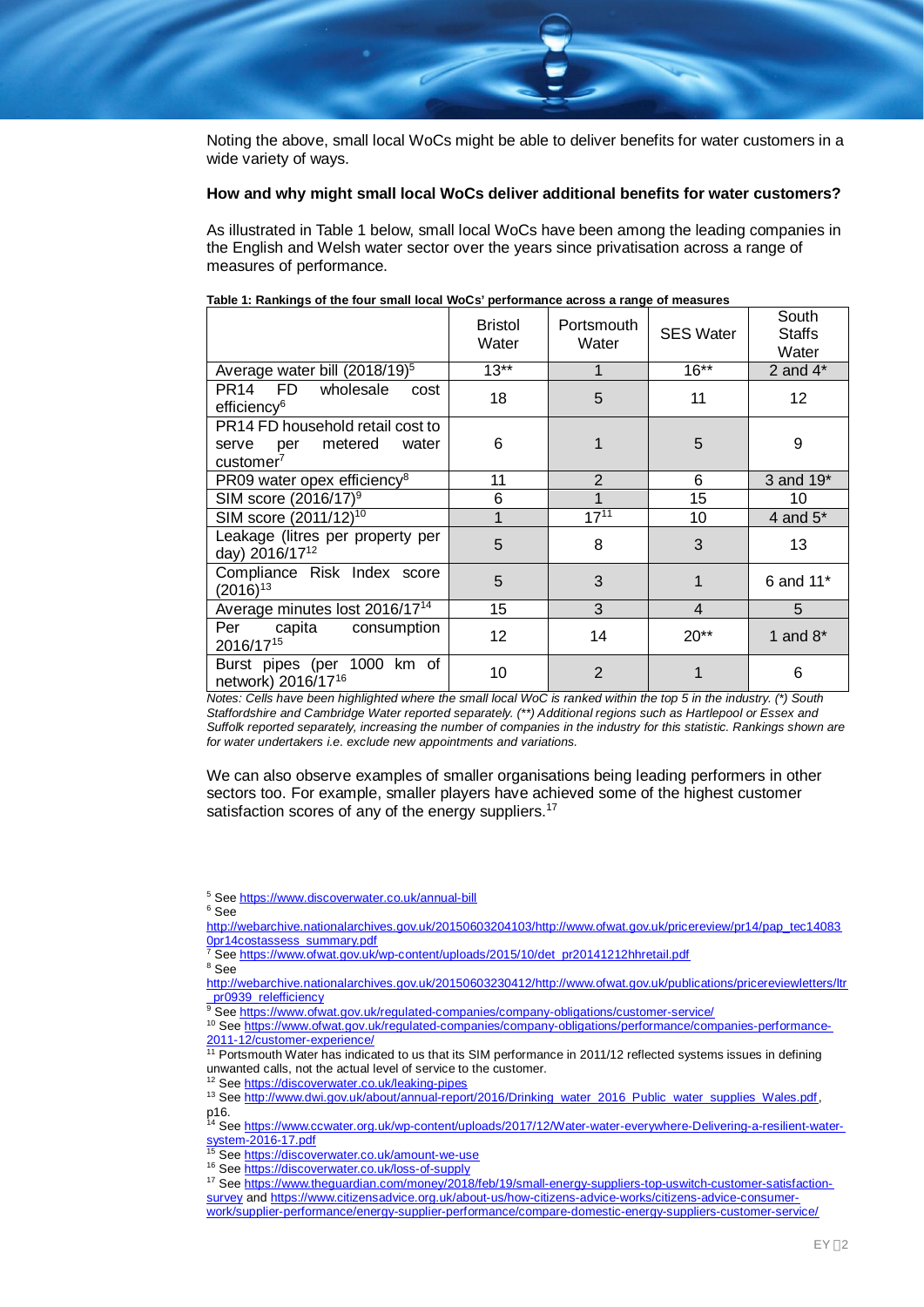This report considers how and why these small local companies have been leading performers. Our discussions with small local WoCs have identified a number of hypotheses about the advantages that being small and local might give rise to. These include:

- Small local firms have more agile decision making structures;
- Small local firms are better at innovation; l,
- Small local firms are more consumer orientated; and
- Customers prefer to buy products and services from local companies (all else equal).

To assist the small local WoCs test whether these hypotheses might be worthy of further consideration we have examined the academic literature in these areas and case studies from some of the small local WoCs.

|                                                                             | Table 2: Summary of academic literature relating to possible benefits of being small and local                                                                                                                                                                                                                                                                                                                                                                                                                                                                                                                                                                                                                                                                                                                                                                                                                                                                                                                                                                                                                                                                                                                                                                                                                                                                                                                                                                                                                                                                                                                                                                                                                                                                                                  |
|-----------------------------------------------------------------------------|-------------------------------------------------------------------------------------------------------------------------------------------------------------------------------------------------------------------------------------------------------------------------------------------------------------------------------------------------------------------------------------------------------------------------------------------------------------------------------------------------------------------------------------------------------------------------------------------------------------------------------------------------------------------------------------------------------------------------------------------------------------------------------------------------------------------------------------------------------------------------------------------------------------------------------------------------------------------------------------------------------------------------------------------------------------------------------------------------------------------------------------------------------------------------------------------------------------------------------------------------------------------------------------------------------------------------------------------------------------------------------------------------------------------------------------------------------------------------------------------------------------------------------------------------------------------------------------------------------------------------------------------------------------------------------------------------------------------------------------------------------------------------------------------------|
| <b>Characteristic</b>                                                       | Summary of academic literature                                                                                                                                                                                                                                                                                                                                                                                                                                                                                                                                                                                                                                                                                                                                                                                                                                                                                                                                                                                                                                                                                                                                                                                                                                                                                                                                                                                                                                                                                                                                                                                                                                                                                                                                                                  |
| Small local<br>firms have<br>more agile<br>decision<br>making<br>structures | The academic literature provides a number of examples of research which<br>suggests that smaller firms - similar in size to WoCs - are able to benefit from<br>more flexible and agile managerial structures due to a lower degree of hierarchy<br>i.e. fewer tiers of management. The literature has theorised that this may be the<br>case for various reasons including:<br>the smaller the organisation is, the more likely that managers will be<br>closer to daily operations (Williamson (1976));<br>large firms may lose overall managerial co-ordination stemming from<br>more hierarchical levels (Arrow (1974)); and<br>smaller firms tends to have greater internal fluidity that allows easier<br>access to decision makers and lines of communication which are task<br>rather than structure determined (Miller and Rice (1967)).                                                                                                                                                                                                                                                                                                                                                                                                                                                                                                                                                                                                                                                                                                                                                                                                                                                                                                                                                |
| Small local<br>firms are<br>better at<br>innovation                         | The academic literature also suggests that smaller firms may be more innovative<br>than larger firms. The literature has discussed that this may be the case for a<br>number of reasons, including:<br>small firms "exhibit high rates of product innovation, informal organisation<br>structure and entrepreneurial spirit" (Adams (1982));<br>small firms take advantage of knowledge spillovers from corporate R&D<br>laboratories (i.e. from so-called "open innovation practices") in an effort to<br>make better use of existing resources (Acs and Audretsch (1994));<br>small organisations appear to be able to utilize their university-based<br>associations to leverage their internal R&D to a greater degree than large<br>firms (Link and Rees (1990));<br>"bureaucratization" in the innovation decision making process in larger<br>firms inhibits not only inventiveness but also slows the pace at which new<br>inventions move through the corporate system toward market (Link and<br>Rees (1990); and<br>small firms are structurally better equipped for high innovativeness due to<br>less restrictive organisational controls (Timmons and Spenneli (2009)).<br>A number of empirical studies have also identified that smaller firms may be more<br>innovative than larger ones. For example:<br>a number of studies suggest that small and medium-sized firms, rather<br>than large firms, conduct R&D more cost-efficiently (e.g. Levin, Klevorick,<br>Nelson, Winter, Gilbert and Griliches (1987), Soto (2009) and McKenzie<br>$(2007)$ ; and<br>larger firms produce fewer innovations per dollar spent on R&D (Cohen<br>and Klepper (1992)). They evidence that "smaller firms' produce more<br>innovations than one would expect on the basis of their input". |
| Small local<br>firms are more<br>consumer<br>orientated                     | A number of studies have identified that smaller companies are more consumer<br>orientated. For example:<br>because smaller firms are often typified by a limited range of products and<br>customers, this therefore makes it easier to gather and process customer<br>or market information for decision making (Appiah-Adu and Singh (1998));<br>because customer orientation is likely to be a vital determinant of success<br>for small firms it is likely to be an area of greater focus (Pelham and<br>Wilson (1996)); and<br>due to the lack of organisational restraints within small firms, they are<br>more likely to excel in consumer orientation due to the closeness between<br>upper management and the customer (Brockman et al (2012)).                                                                                                                                                                                                                                                                                                                                                                                                                                                                                                                                                                                                                                                                                                                                                                                                                                                                                                                                                                                                                                        |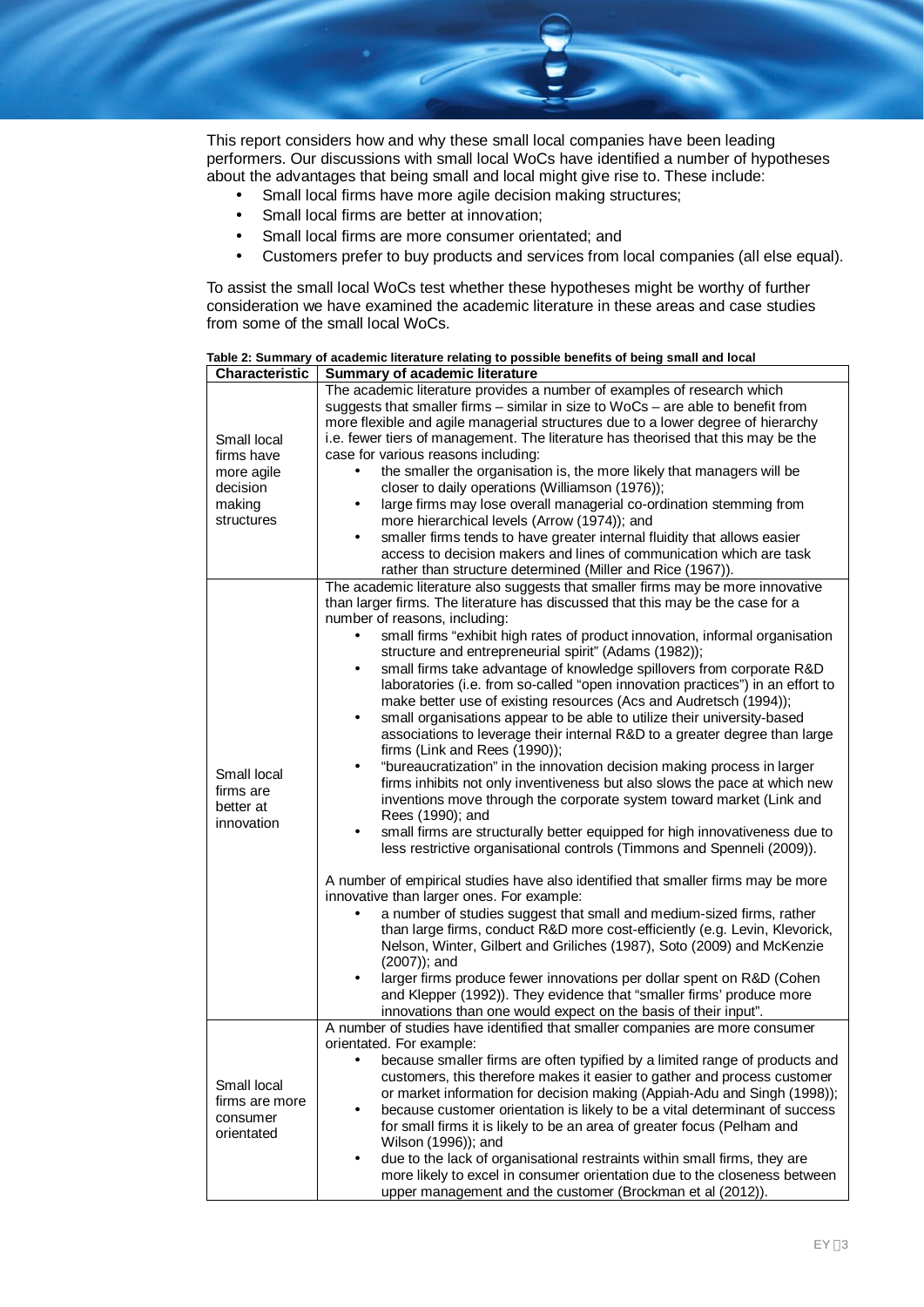| <b>Characteristic</b>                                                      | Summary of academic literature                                                                                                                                                                                                                                                                                                                                                                                                                                                                                                                                                                   |
|----------------------------------------------------------------------------|--------------------------------------------------------------------------------------------------------------------------------------------------------------------------------------------------------------------------------------------------------------------------------------------------------------------------------------------------------------------------------------------------------------------------------------------------------------------------------------------------------------------------------------------------------------------------------------------------|
| Customers<br>prefer<br>products and<br>services from<br>a local<br>company | There is some evidence in the academic literature to suggest that customers prefer<br>to buy products and services from the local region in some circumstances. For<br>example, Hauser (1993) and Balling (1995) found that products identical in every<br>respect, except for their province and region of origin, were evaluated differently by<br>consumers. Ittersum et al (2003) and Obermiller and Spangenberg (1989) both<br>identify that customers are more likely to prefer products from certain local regions<br>due to the emotional response of consumers to regional stereotypes. |

We note that the academic literature summarised above is not focused on the water sector, nor generally on the case of natural monopolies, but rather on companies operating in a wide range of other markets and sectors. The literature cannot therefore be regarded as *definitive proof* that the small local WoCs deliver additional benefits for water customers than larger water companies, but the literature shows ways in which the small local WoCs *could* deliver additional benefits. The case studies presented in this report (see Section 3) provide some indication that small local WoCs *do* actually deliver additional benefits in these ways, but it is for each of the small local WoCs to prove that they deliver these benefits themselves taking into account evidence and examples relevant to their own circumstances.

The small local WoCs will also need to demonstrate that the benefits arising from being small and local outweigh any costs, such as loss of economies of scale and/or scope, which may also arise from being small and local (though, as we discuss in Box 1 later, the academic literature is mixed on the size of available economies of scale and scope).

#### **How might the additional benefits delivered by small local WoCs be quantified and valued?**

The ways in which small local WoCs might deliver additional benefits for customers described above – more agile decision making, better innovation, more customer orientation – could translate into lower costs, higher standards of service or a combination of the two. These additional benefits will need to be converted into monetary terms on a net present value basis.

#### Defining the counterfactual to small local WoCs

To value the net-benefits delivered by small local WoCs, the costs and standards of service of the small local WoCs would need to be compared to an appropriate counterfactual scenario. In this regard, we note that there may be a number of available approaches to defining the counterfactual and that the counterfactual scenario will need to not only to be defined for the current situation, but also forecast over an appropriate period. Assessing what the situation might be if there was no small local WoC operating in a particular region is a difficult and somewhat subjective exercise, so in our view unless there are good reasons to assume otherwise, it may be appropriate to simply assume that the differences in costs and service standards which currently prevail would persist into the future.

#### Quantifying the current and future additional benefits delivered by small local WoCs

Different kinds of benefits delivered by small local WoCs might be quantified in monetary terms in different ways. For example, while efficiency savings should be relatively easy to express in monetary terms, the benefits of better standards of service would need to be converted into monetary terms. This might be done using willingness to pay data or the financial rewards/penalties applied under Outcome Delivery Incentives (ODIs) since these provide a measure of the value, in monetary terms, of better standards of service.

These benefits would need to be calculated within a small local WoC's own region, but any spill-over benefits created for customers of other water companies (e.g. via Ofwat's benchmarking of costs and performance across the industry) would also need to be taken into account. With respect to the latter, small local WoCs may wish to consider the methodologies the Competition Commission has previously developed for estimating the benefits which being able to include an additional comparator company in comparisons of industry performance might deliver for water customers.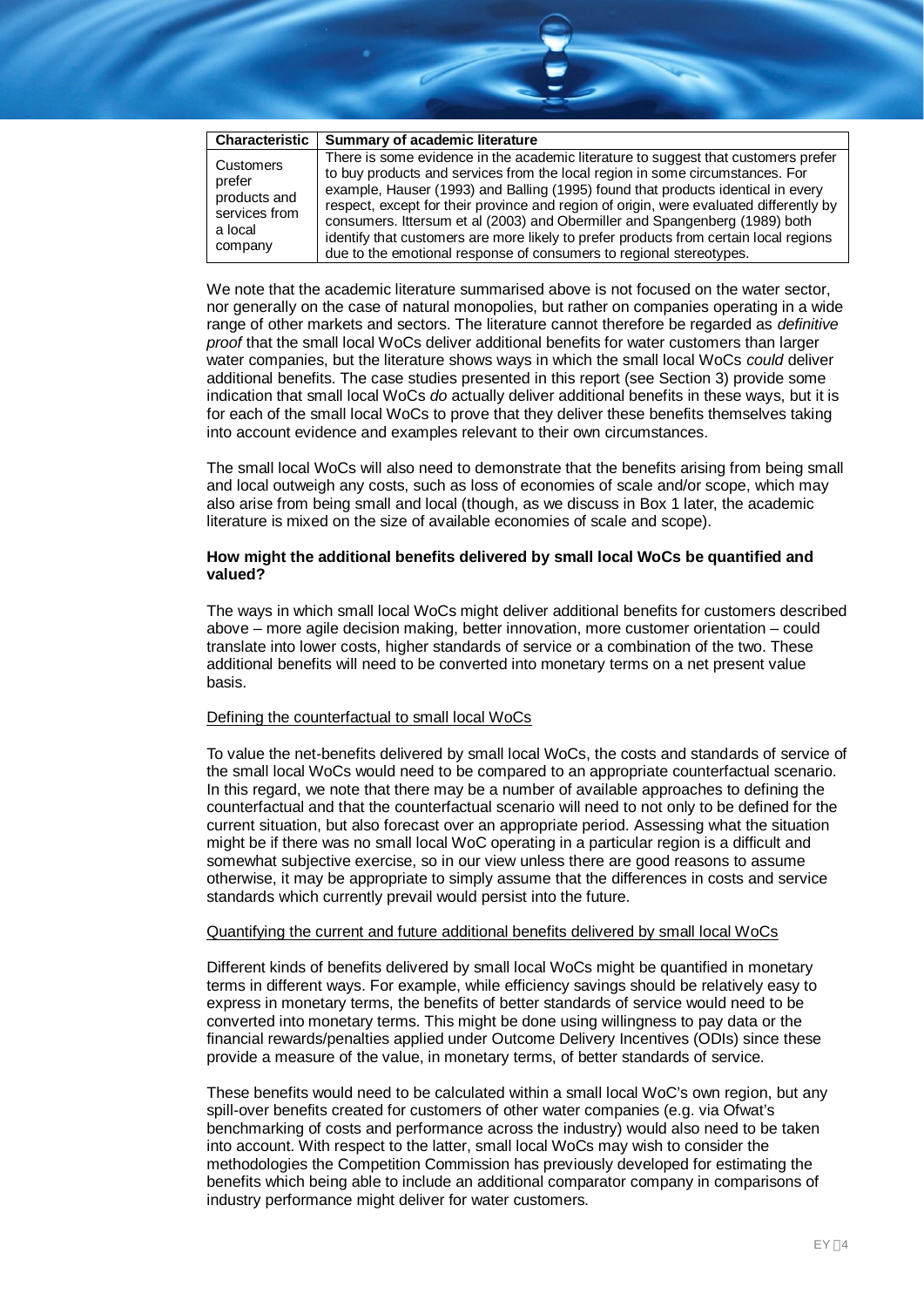Discounting forecast additional benefits into present value terms

To convert the benefits of small local WoCs into present value terms, the relevant costs and benefits will need to be forecast over an appropriate time period and discounted using an appropriate discount rate.

There are a number of different approaches which might reasonably be taken to deciding the relevant time period to measure costs and benefits over. However, in our view it could be appropriate to compare any costs arising from a higher cost of capital allowed over the 2020-25 period with the benefits delivered by small local WoCs over that period, as well as any benefits which the presence of those WoCs during the 2020-25 period might give rise to in the years after 2025 e.g. any quality of service or efficiency improvements which Ofwat is able to apply to other companies after 2025 as a result of observing the performance of small local WoCs during the 2020-25 period.

With respect to the choice of discount rate, we note that in its Statement of Methods for assessing mergers Ofwat has previously indicated that its preferred approach to discounting forecasts of future benefits is to use the HM Treasury Green Book social time preference rate of 3.5%. This approach would be consistent with the Competition Commission's approach to discounting the future detriment of a merger in the South Staffordshire Water and Cambridge Water merger case.<sup>18</sup> Noting the above, in our view, the small local WoCs might reasonably use the social time preference rate to calculate the present value of the expected future additional benefits that being small and local would enable them to deliver for water customers.

<sup>&</sup>lt;sup>18</sup> See http://webarchive.nationalarchives.gov.uk/20140402204344/http://www.competitioncommission.org.uk/assets/competitioncommission/docs/2012/south-staff-cambridgewater/final\_appendices\_and\_glossary.pdf, Appendix H, paragraph 6.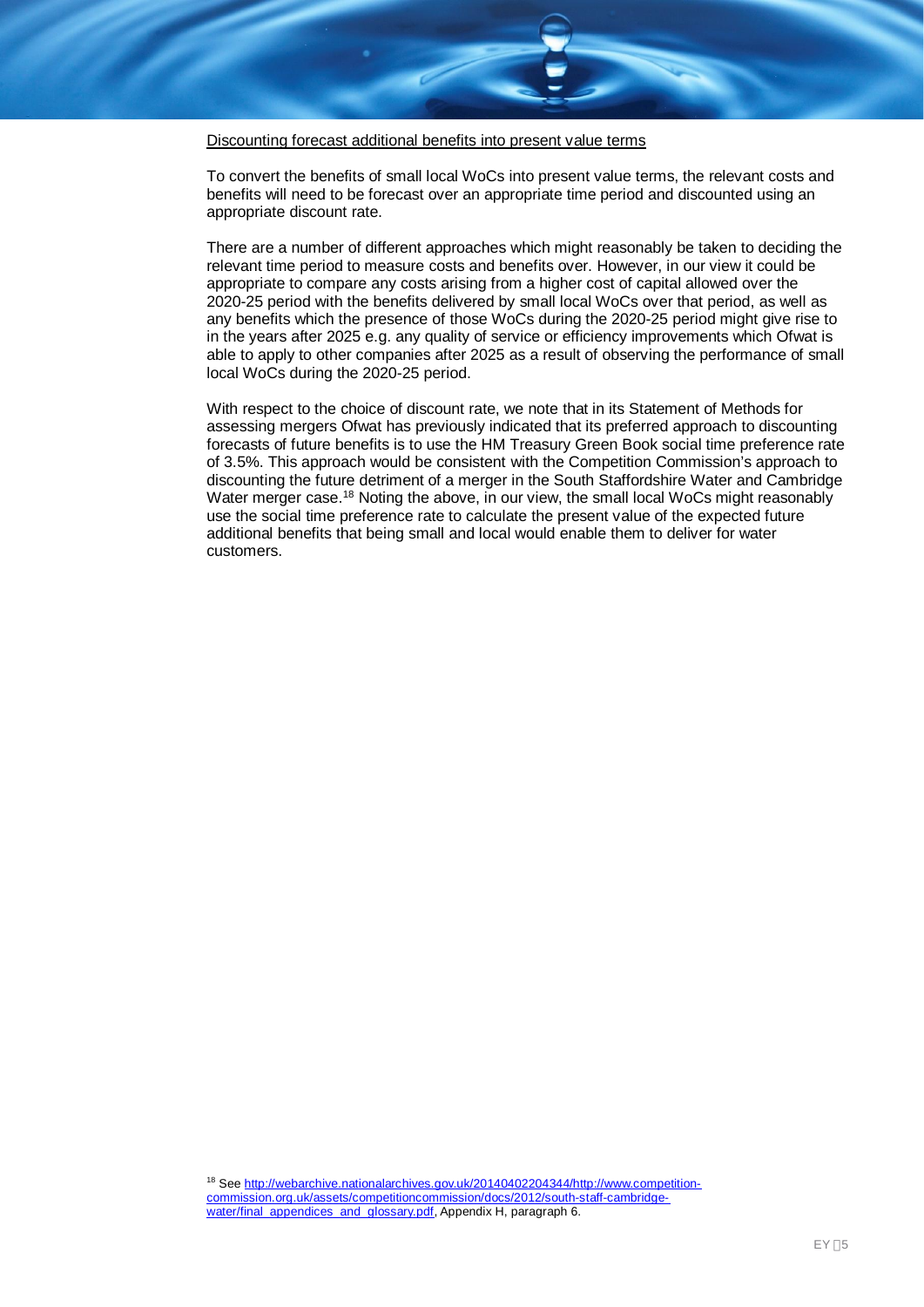# **1. Introduction**

In its PR19 methodology decision document Ofwat has indicated that in order for small local water only companies (WoCs)<sup>19</sup> to justify a company-specific adjustment to the cost of capital at PR19, small local WoCs will need to demonstrate that:<sup>20</sup>

- small local WoCs face a higher cost of capital;
- there are benefits from being small and local that adequately compensate customers for the higher cost of capital requested;
- there is compelling evidence of customer support for the requested adjustment; and
- there is compelling evidence that the level of adjustment requested is appropriate.

While the merits of a customer benefits test are debatable and the CMA rejected the test during Bristol Water's appeal of PR14, if the small local WoCs wish to secure Ofwat approval for a company specific adjustment to their cost of capital at PR19 then it appears that those companies will need to satisfy Ofwat's customer benefits test. In that context, a key question facing the small local WoCs is how to demonstrate that they deliver additional benefits for their customers and for customers of other water companies.

A framework or methodology is required for identifying the relevant benefits that small local WoCs can deliver and how to quantify those benefits. Bristol Water, Portsmouth Water and SES Water have commissioned EY to develop this framework.

The key focus of this work is on identifying and describing the way in which local WoCs create additional benefits for their customers, and other water companies' customers, *as a result of being local WoCs.* In other words, this report focuses on explaining *how and why* local WoCs deliver additional benefits for water customers. If the small local WoCs can demonstrate that they do deliver these additional benefits, and that those benefits (net of any additional costs of being small and local) are large enough to justify the higher cost of capital that they face.<sup>21</sup> In our view, there are four key strands to this issue, including the four key questions below.

#### **Four key elements of a framework exploring how and why local WoCs deliver additional benefits for water customers**

- 1. What are the relevant benefits that a local WoC can produce for its customers?
- 2. What is unique about local WoCs i.e. different from larger WoCs and from WaSCs?
- 3. How do those unique characteristics lead to benefits for customers of local WoCs and of other water companies?
- 4. How can the benefits be measured and quantified? For example, how can benefits be expressed in monetary terms and how should benefits accruing to future customers be discounted?

To explore the issues described above, this report is structured as follows:

- Section 2 considers the kinds of benefits that would be relevant to demonstrating that small local WoCs deliver additional benefits for water customers;
- Section 3 discusses how and why small local WoCs may be able to deliver additional benefits for water customers, drawing on the academic literature and case studies; and
- Section 4 outlines how any additional benefits delivered by small local WoCs might be quantified and valued.

 $19$  For the purposes of this paper, "small local WoCs" is defined to be the four smallest WoCs in England and Wales i.e. Bristol Water, Portsmouth Water, SES Water and South Staffordshire Water.

<sup>&</sup>lt;sup>20</sup> See https://www.ofwat.gov.uk/wp-content/uploads/2017/12/Final-methodology-1.pdf, p180.

<sup>&</sup>lt;sup>21</sup> This report does not discuss whether a customer benefits test is appropriate or not, or whether small local WoCs face a higher cost of capital. This report also does not consider the extent to which the benefits that local WoCs deliver by virtue of providing additional comparator companies in Ofwat's benchmarking analysis (e.g. of costs and performance levels) may be lost if the local WoCs were to be financially unsustainable in the absence of a companyspecific adjustment to the WACC (potentially leading to the takeover or mergers of these local WoCs with other companies). These issues are left for the small local WoCs to pursue separately if they wish.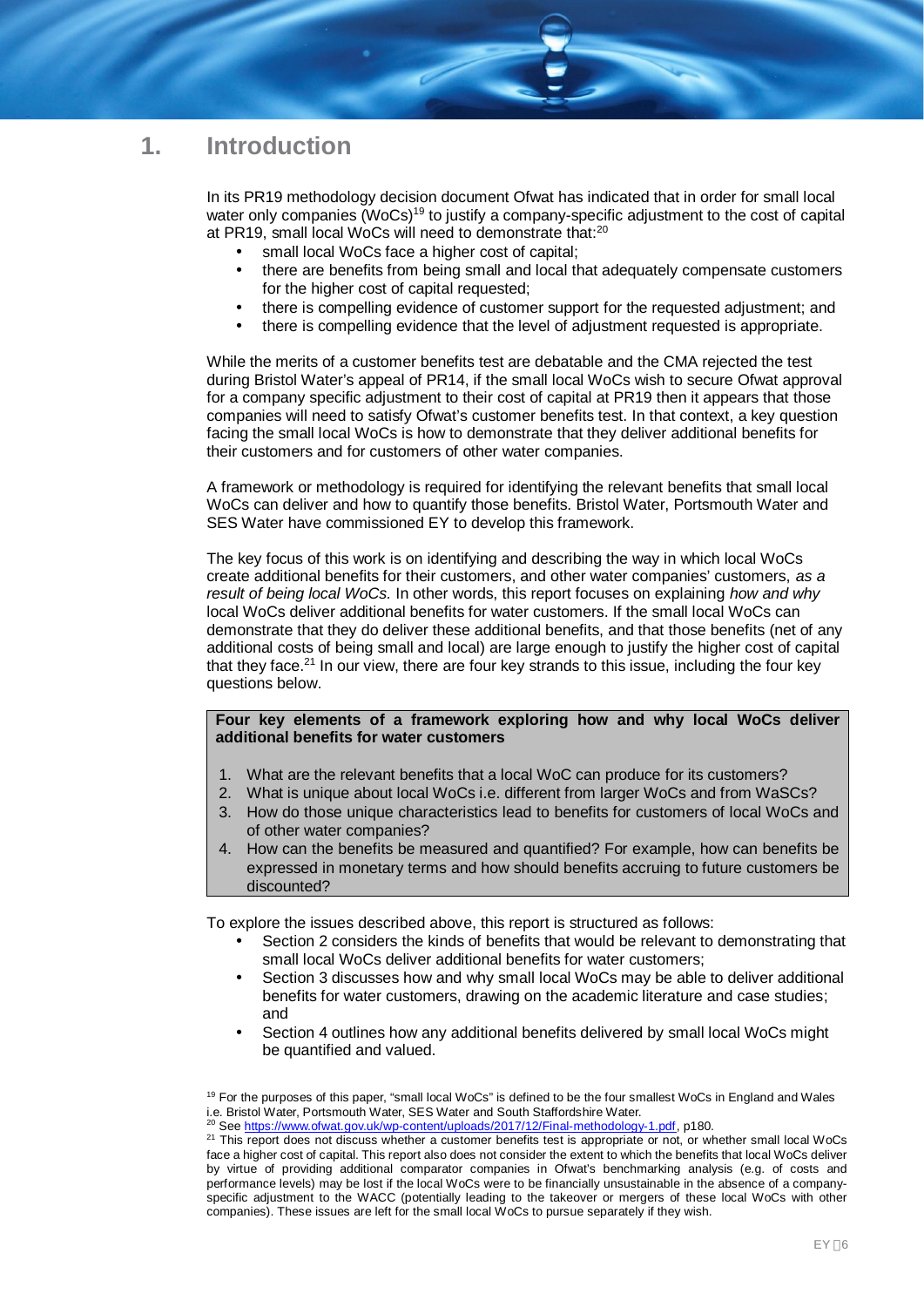**2. What kinds of benefits would be relevant to demonstrating that small local WoCs deliver additional benefits for water customers?**

> In its PR19 methodology decision document, Ofwat states that when assessing the benefits that local WoCs deliver for their customers, it will have regard to similar tests to those it uses when assessing mergers. $^{22}$  In particular, Ofwat states it will assess the following questions:  $^{23}$

- Has the company had a beneficial effect on our cost benchmarks?
- Has the company had a beneficial effect on our service benchmarks?
- Are there benefits in other areas?

On the latter of the three categories, Ofwat notes "these factors may include, for example, development of new or innovative approaches that lead the sector forward where evidenced by the company in question".

In the Statement of Methods for assessing mergers, Appendix A1.4, Ofwat discusses how it will measure and quantify customer benefits. The key benefits it describes echo the bullets above i.e. "lower prices, higher quality or greater choice of goods or services … or greater innovation in relation to such goods or services for customers, including future customers, at any point in the chain of production and distribution (not just final consumers)".<sup>24</sup> The Statement of Methods then goes on to discuss other aspects of its assessment of benefits, which might be paraphrased in the context of a customer benefits test for a company-specific adjustment to the cost of capital as:

- How likely or certain are the benefits to be achieved?
- Whether the benefits are likely to accrue without the higher allowed cost of capital?
- Are the benefits expected to accrue within a reasonable period of time?
- Are the benefits likely to be sustained?
- Weighting of customer benefits

Ofwat's Statement of Methods for assessing mergers lists a range of types of benefits which have been expected to arise from past mergers, which might therefore provide an indication of some of the kinds of customer benefits that may be relevant for small local WoCs to demonstrate.<sup>25</sup> These benefits included:

- Operating cost savings;
- Increased interconnection of water networks;
- Improved planning of water resources enabling postponement of investment projects;
- Ability to pool and share best practice;
- Improved security of supply;
- Leakage reduction and metering;
- Improved service standards;
- Creation of better circumstances for genuine competition in the region;
- Increased opportunities for employees;
- Improved customer services;
- Increased customer confidence in water and sewerage services;
- Improvements in water quality;
- Improved sewage treatment;
- Greater use of local contractors;

<sup>22</sup> See Ofwat (2015) "Ofwat's approach to mergers and statement of methods" https://064f1d25f5a6fb0868ac-0df48efcb31bcf2ed0366d316cab9ab8.ssl.cf3.rackcdn.com/wp-

content/uploads/2015/11/pap\_pos20151021mergers.pdf

<sup>23</sup> See Ofwat (2017) "Delivering Water 2020: Our methodology for the 2019 price review; Appendix 12: Aligning risk and return", https://064f1d25f5a6fb0868ac-0df48efcb31bcf2ed0366d316cab9ab8.ssl.cf3.rackcdn.com/wp-

content/uploads/2017/12/Appendix-12-Risk-and-return-CLEAN-12.12.2017-002.pdf, pp92-93. <sup>24</sup> See Ofwat (2015) "Ofwat's approach to mergers and statement of methods" https://064f1d25f5a6fb0868ac-0df48efcb31bcf2ed0366d316cab9ab8.ssl.cf3.rackcdn.com/wp-

content/uploads/2015/11/pap\_pos20151021mergers.pdf, pp68-70.

<sup>25</sup> See <u>https://064f1d25f5a6fb0868ac-0df48efcb31bcf2ed0366d316cab9ab8.ssl.cf3.rackcdn.com/wp-</u>

content/uploads/2015/11/pap\_pos20151021mergers.pdf, Table A2.5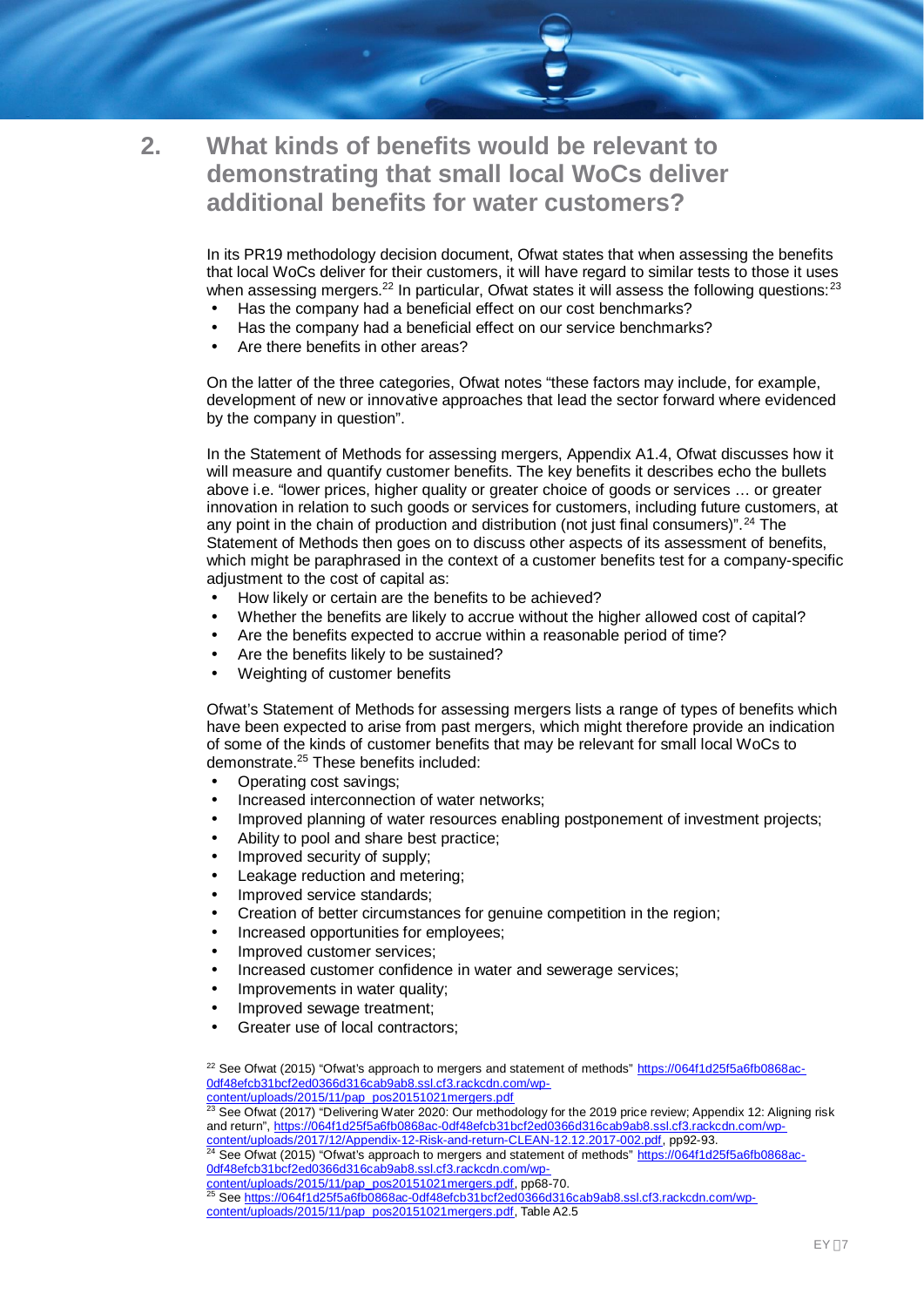- Price reductions;
- Increased responsiveness to customer needs;
- More effective and accelerated investment programmes;
- Interest savings as a result of improved cash flows and ability to achieve more favourable finance terms;
- Access to international expertise; and
- Facilitation of informal exchanges on technical matters.

This is a long though not exhaustive list, and other areas of performance may also be relevant. However, the list illustrates the wide range of customer benefits which might be relevant to an assessment of the benefits that small local WoCs may be able to deliver. These benefits could be broadly categorised into cost savings and quality of service improvements, which might arise in a variety of ways. However, it is important to note that the list of benefits includes intermediate steps towards those ultimate objectives, such as different management approaches, increased responsiveness to customer needs, greater use of local contractors, improved employee morale and opportunities and factors which might be characterised as linking to innovation such as pooling of best practice and exchanging of information on technical matters.

Each of the above areas could be examined across a broad range of categories of costs and performance, not just at an aggregate level, reflecting the wide range of different ways in which Ofwat uses comparators in its merger assessments (which provides guidance as to the different kinds of benefits that small local WoCs might deliver for water customers). For example:

- Cost efficiency would need to be examined across a number of different sets of costs e.g. wholesale water, water network plus, water resources, residential retail, as well as for cost categories such as staff costs, power costs, materials costs etc;
- Higher quality of service would need to be considered across the full range of performance commitments (PCs), evaluated for different business units and price controls where relevant;<sup>26</sup> and
- Different management approaches to issues would need to be considered across a host of areas such as business planning, customer engagement, codes of practice and compensation schemes, social tariffs, tariff structures, innovation, Board leadership, transparency, governance, reporting of data and assurance in respect of information provided to Ofwat.<sup>27</sup>

<sup>&</sup>lt;sup>26</sup> See, for example, https://064f1d25f5a6fb0868ac-0df48efcb31bcf2ed0366d316cab9ab8.ssl.cf3.rackcdn.com/wpontent/uploads/2015/11/pap\_pos20151021mergers.pdf, pp74-75 for more detailed examples provided by Ofwat. 27 See https://064f1d25f5a6fb0868ac-0df48efcb31bcf2ed0366d316cab9ab8.ssl.cf3.rackcdn.com/wp-<br>27 See https://064f1d25f5a6fb0868ac-0df48efcb31bcf2ed0366d316cab9ab8.ssl.cf3.rackcdn.com/wpcontent/uploads/2015/11/pap\_pos20151021mergers.pdf, pp75-77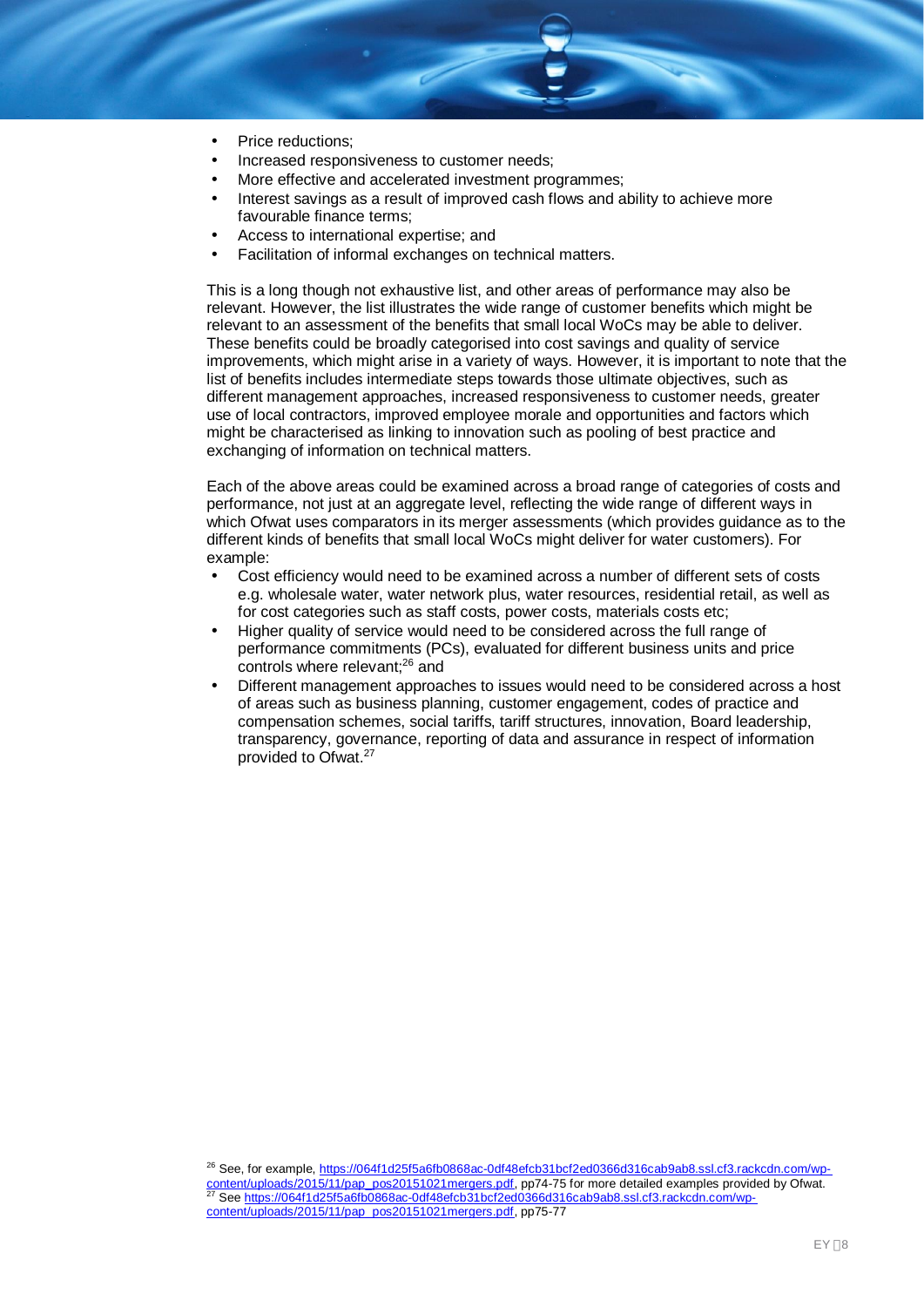

# **3. How and why might being small and local help small local WoCs deliver additional benefits for water customers?**

As illustrated in Table 3 below, small local WoCs have been among the leading companies in the English and Welsh water sector over the years since privatisation across a range of measures of performance.

|                                                                                                | <b>Bristol</b><br>Water | Portsmouth<br>Water | <b>SES Water</b> | South<br>Staffs<br>Water |
|------------------------------------------------------------------------------------------------|-------------------------|---------------------|------------------|--------------------------|
| Average water bill (2018/19) <sup>28</sup>                                                     | $13**$                  |                     | $16***$          | 2 and $4^*$              |
| wholesale<br>PR14 FD<br>cost<br>efficiency <sup>29</sup>                                       | 18                      | 5                   | 11               | 12 <sup>2</sup>          |
| PR14 FD household retail cost to<br>metered<br>water<br>serve<br>per<br>customer <sup>30</sup> | 6                       |                     | 5                | 9                        |
| PR09 water opex efficiency <sup>31</sup>                                                       | 11                      | $\overline{2}$      | 6                | 3 and 19*                |
| SIM score (2016/17) <sup>32</sup>                                                              | 6                       |                     | 15               | 10                       |
| SIM score (2011/12) <sup>33</sup>                                                              | 1                       | $17^{34}$           | 10               | 4 and $5^*$              |
| Leakage (litres per property per<br>day) 2016/1735                                             | 5                       | 8                   | 3                | 13                       |
| Compliance Risk Index score<br>$(2016)^{36}$                                                   | 5                       | 3                   | 1                | 6 and 11*                |
| Average minutes lost 2016/17 <sup>37</sup>                                                     | 15                      | 3                   | $\overline{4}$   | 5                        |
| Per<br>capita<br>consumption<br>2016/1738                                                      | 12                      | 14                  | $20**$           | 1 and $8^*$              |
| Burst pipes (per 1000 km of<br>network) 2016/1739                                              | 10                      | $\overline{2}$      |                  | 6                        |

#### **Table 3: Rankings of small local WoCs' performance across a range of measures**

*Notes: Cells have been highlighted where the small local WoC is ranked within the top 5 in the industry. (\*) South Staffordshire and Cambridge Water reported separately. (\*\*) Additional regions such as Hartlepool or Essex and Suffolk reported separately, increasing the number of companies in the industry for this statistic. Rankings shown are for water undertakers i.e. exclude new appointments and variations.*

We can also observe examples of smaller local organisations being leading performers in other sectors too. For example, smaller players have achieved some of the highest customer satisfaction scores of any of the energy suppliers.<sup>40</sup>

<sup>28</sup> See https://www.discoverwater.co.uk/annual-bill

 $29$  See

http://webarchive.nationalarchives.gov.uk/20150603204103/http://www.ofwat.gov.uk/pricereview/pr14/pap\_tec14083 Opr14costassess\_summary.pdf

<sup>30</sup> See https://www.ofwat.gov.uk/wp-content/uploads/2015/10/det\_pr20141212hhretail.pdf

<sup>31</sup> See

http://webarchive.nationalarchives.gov.uk/20150603230412/http://www.ofwat.gov.uk/publications/pricereviewletters/ltr pr0939\_relefficiency<br>32 Care to:

See https://www.ofwat.gov.uk/regulated-companies/company-obligations/customer-service/

33 See https://www.ofwat.gov.uk/regulated-companies/company-obligations/performance/companies-performance-2011-12/customer-experience/

<sup>34</sup> Portsmouth Water has indicated to us that its SIM performance in 2011/12 reflected systems issues in defining unwanted calls, not the actual level of service to the customer.

<sup>35</sup> See https://discoverwater.co.uk/leaking-pipes

36 See http://www.dwi.gov.uk/about/annual-report/2016/Drinking\_water\_2016\_Public\_water\_supplies\_Wales.pdf, p16.

<sup>37</sup> See https://www.ccwater.org.uk/wp-content/uploads/2017/12/Water-water-everywhere-Delivering-a-resilient-watersystem-2016-17.pdf system-2016-17.pdf<br><sup>38</sup> See https://discoverwater.co.uk/amount-we-use

<sup>39</sup> See https://discoverwater.co.uk/loss-of-supply

<sup>40</sup> See https://www.theguardian.com/money/2018/feb/19/small-energy-suppliers-top-uswitch-customer-satisfactionsurvey and https://www.citizensadvice.org.uk/about-us/how-citizens-advice-works/citizens-advice-consumerwork/supplier-performance/energy-supplier-performance/compare-domestic-energy-suppliers-customer-service/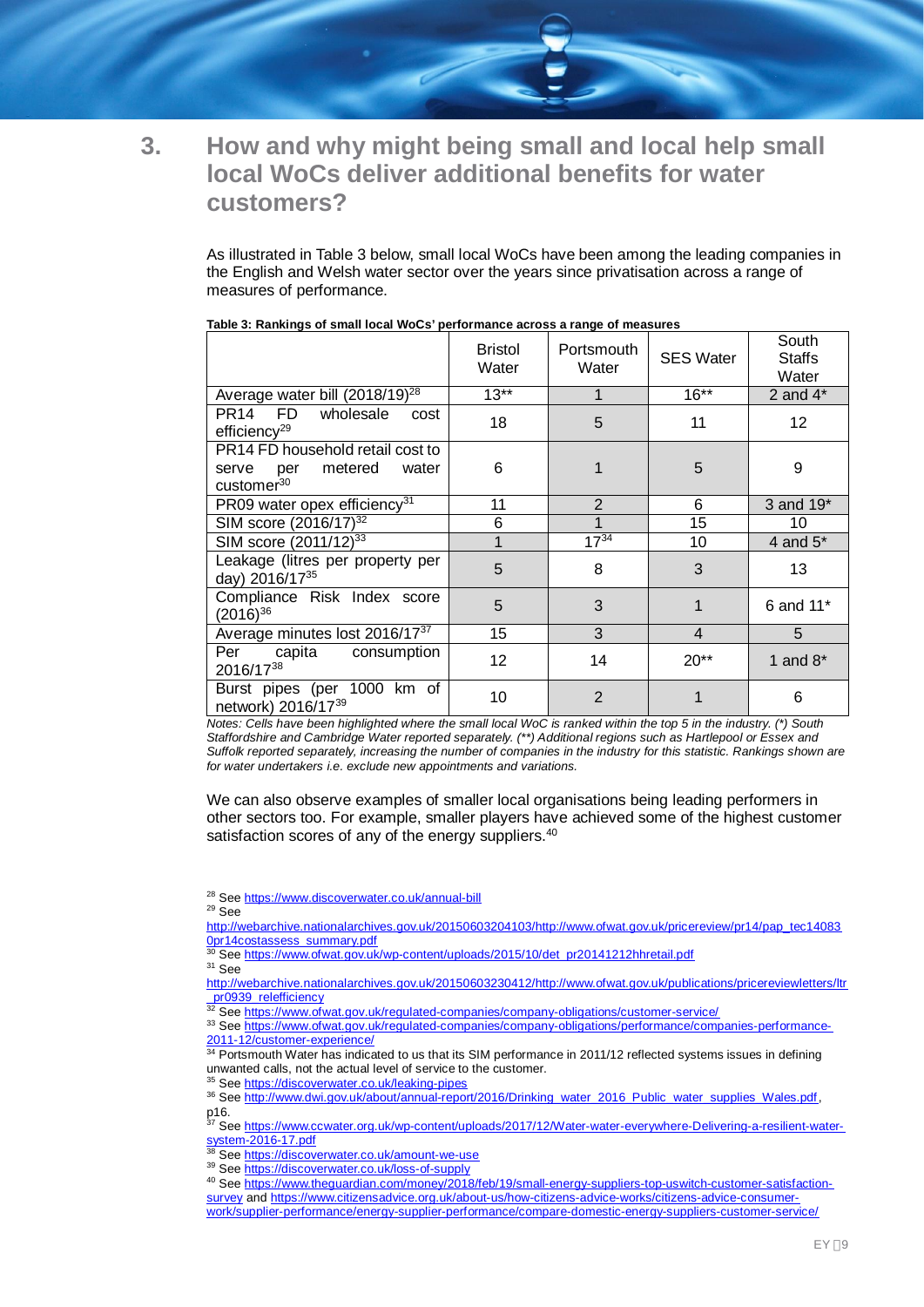But how and why have these small local companies been leading performers?

The objective of this study is to illustrate *how and why* small local WoCs *could* deliver additional benefits for water customers. The aim of this study is not, however, to suggest that small local WoCs are necessarily always better than large WaSCs or *vice versa*. Rather, the aim is to identify the relevant differences between small and large water companies that the small local WoCs would need to take into consideration when making a case that being small and local delivers additional benefits for customers.

A key input to that assessment is trying to understand what may be special or different about small local WoCs relative to larger water companies i.e. what characteristics (both positive and negative) does being small and local give rise to that other water companies do not have. We consider the benefits of being small and local below, but before considering the benefits we consider whether there might be any costs of being small and local. In this respect we note that one obvious potential cost of being small and local is that these small local WoCs are smaller than other water companies. In theory this could mean that small local WoCs are less well positioned to take advantage of any economies of scale available to larger water companies. And by virtue of being water only companies, these small local WoCs would be unable to take advantage of any economies of scope available to WaSCs. Box 1 below discusses some of the academic literature on this topic.

#### **Box 1: past studies on economies of scale and scope in the water and wastewater industries**

It might be anticipated that since water and wastewater activities are (or are thought to be) natural monopolies, there would be economies of scale in both activities such that larger companies would be able to provide services at lower unit cost. However, the academic literature appears mixed on this issue.

Saal, Arocena, Maziotis and Triebs (2011) provide a comprehensive literature review of studies on economies of scale in the water and wastewater industries globally and of economies of scope between water and wastewater. The authors summarised the evidence as suggesting:

- No strong evidence of economies of scope between water and sewerage activities; and
- Economies of scale exist in water services, but only up to a certain size.

The authors note, however, that further research is needed in several areas.

The evidence for the English & Welsh water and sewerage industries is also mixed. Most recently Saal, Arocena and Maziotis (2011) estimated that there are substantial diseconomies of scope between water and sewerage activities and suggested that optimal industry structure may be to have vertically integrated water-only companies and sewerage-only companies.<sup>41</sup> On the other hand, Bottasso and Conti (2009) undertook a detailed assessment of economies of scale for English and Welsh WoCs based on data from 1995-2005 and concluded: $42$ 

"Scale economies are positive, albeit small, and tend to slightly increase with size; moreover, economies of scale resulted to be higher for firms located in high density areas."

The authors went on to recommend additional mergers in the South-East of England. Similarly, Cave (2009) suggested that mergers can lead to:43

<sup>&</sup>lt;sup>41</sup> See Saal, Arocena and Maziotis (2011) "The cost implications of alternative vertical configurations of the English and Welsh water and sewerage industry".

<sup>42</sup> Bottasso and Conti (2009) "Scale economies, technology and technical change in the water industry: Evidence from the English water only sector", Journal of Regional Science and Urban Economics, Vol 39, p146.

 $^{43}$  Cave (2009) "Independent Review of Competition and Innovation in Water Markets – Final Report", p4 and p13.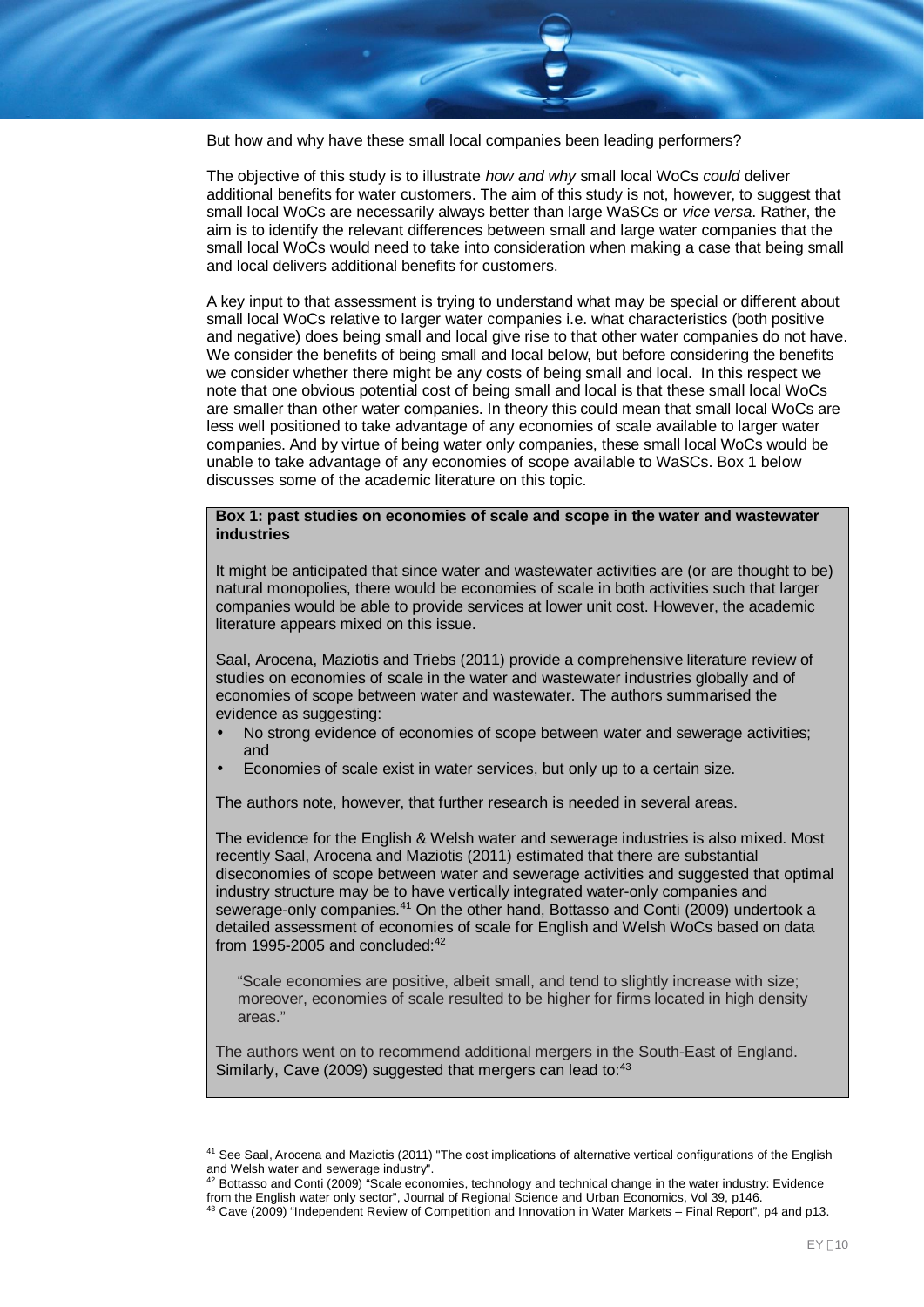"efficiency gains, financing costs and resource optimisation ... [improve] management incentives, [enhance] the scope for the transfer of best practice between companies and [decrease] financing costs. In the case of neighbouring companies, there are also likely to be benefits from the better optimisation of assets, including water resources."

The studies above were focused on statistical analysis of data i.e. a "top down" analysis. Strategic Management Consultants (2002) considered these issues from a "bottom up" perspective and argued that (i) there are limited economies of scale in water treatment and production since while larger treatment works might be cheaper to build and operate on a unit cost basis (£/Ml/day), these larger plant would need to be located relatively close to the source of demand (e.g. urban centres) to offset the additional costs of transmission associated with moving water over longer distances;<sup>44</sup> but (ii) "... there are continuing returns to scale on many of the service and labour-based activities of the companies … which contribute to continuing cost reductions with scale at company sizes well above the optimum technical (operational) scale."<sup>45</sup>

Our discussions with small local WoCs have identified a number of hypotheses about the advantages that being small and local might give rise to. These include:

- Small local firms have more agile decision making structures;
- Small local firms are better at innovation;
- Small local firms are more consumer orientated; and
- Customers prefer to buy products and services from local companies (all else equal).

To assist the small local WoCs test whether these hypotheses might be worthy of further consideration we have examined the academic literature in these areas and case studies from some of the small local WoCs.

We focus on the academic literature because in order to determine that small local WoCs are able to deliver benefits for customers it is helpful to establish a robust causal link between being small and local and those benefits, not just a correlation between being small and local and delivering benefits for customers.<sup>46</sup> We note that the academic literature reviewed is not focused on the water sector, nor generally on the case of natural monopolies, but rather on companies operating in a wide range of other markets and sectors. The literature cannot therefore be regarded as *definitive proof* that the small local WoCs deliver additional benefits for water customers than larger water companies, but the literature shows ways in which the small local WoCs *could* deliver additional benefits. Table 3 provides evidence that small local WoCs do deliver customer benefits, without indicating the means by which they are able to do this. The academic literature articulates and test hypotheses as to the underpinning reasons why this might be. This report does not consider if small local WoCs deliver additional benefits in these ways; that is left for the small local WoCs to explore themselves. In this respect, the various case studies presented below are not meant to be exhaustive, nor do they each necessarily apply to all small local WoCs: it will be for the small local WoCs to each make their own case drawing on evidence and examples relevant to their own circumstances.

<sup>44</sup> See Strategic Management Consultants (2002) "Optimum Entity Size in the Water Industry of England and Wales: a Review of Factors which Influence the Size of Companies".

<sup>&</sup>lt;sup>45</sup> See Strategic Management Consultants (2002) "Optimum Entity Size in the Water Industry of England and Wales: a Review of Factors which Influence the Size of Companies", pp40-41.

 $46$  The academic literature also identifies other ways in which small local companies might create benefits for customers (not just those identified through our discussions with small local WoCs), such as retention of employees or sourcing a higher proportion of goods and services from local suppliers, but these are not discussed in this report as our discussions with small local WoCs identified that these were not areas which they felt were likely to apply to the English and Welsh water sector.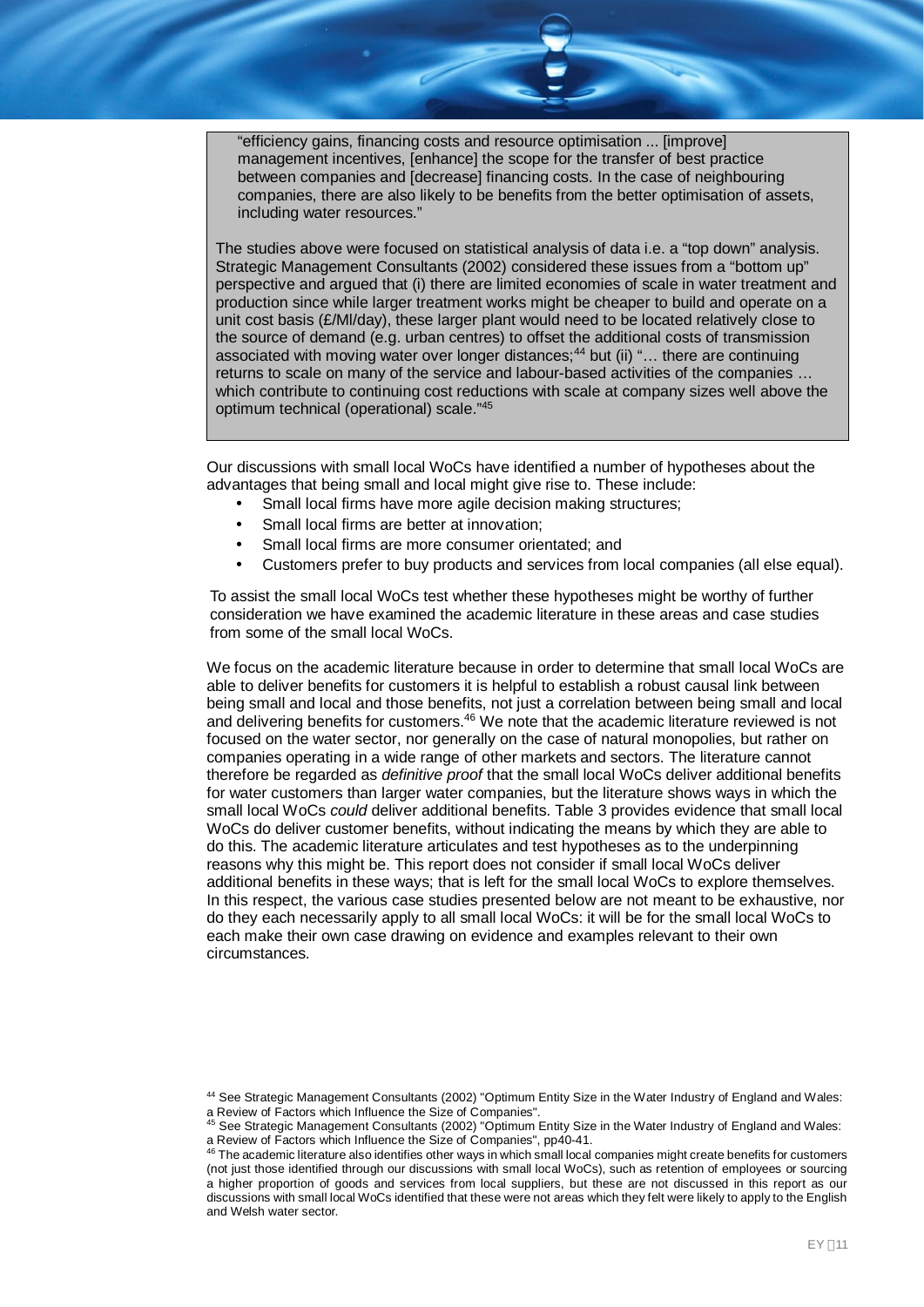#### **Small firms have more agile decision making structures**

The academic literature provides a number of examples of research which suggests that smaller firms – similar in size to WoCs – are able to benefit from more flexible and agile managerial structures due to a lower degree of hierarchy i.e. fewer tiers of management.

Louis Pondy (1969) hypothesised that this may be due to a positive correlation between size of administration and the size of a firm when observing the measure of ownershipmanagement separation.<sup>47</sup> Similarly, Williamson (1976) has also demonstrated that the smaller the organisation is, the more likely that managers are more up to date with reality, and the closer the owners are to daily operations.<sup>48</sup> Furthermore, Arrow (1974) accounts for the loss of overall managerial coordination by high degrees of information loss and distortion which results from hierarchal levels within such a large organisation.<sup>49</sup>

Jennings and Beaver (1997) theorised that within a small firm<sup>50</sup> management processes cannot be separated from the personality set and experiences of key role players. The closeness of the key role players to the operating personnel and activities being undertaken provides key role players with additional opportunities to influence these operatives and activities directly.<sup>51</sup> Doing so allows managers within a small firm to continually monitor productivity as well as retain overall managerial coordination of their business.

Similarly, Miller and Rice (1967) emphasised that due to a lack of horizontal and vertical organisational constraints smaller firms tend to have greater internal fluidity that allows all stakeholders to have easy access to decision makers, greater willingness by managers to seriously consider ideas, lines of communication which are task rather than structure determined and a greater willingness to take risks.<sup>52</sup> Adding to this, Bright (1964) concurred stating that these are these characteristics which allow small firms to exploit "such advantages [that] outweigh the resource lead of a large firm".<sup>53</sup>

More broadly, Cannon (1985) describes the lack of structural rigidity within small firms in two areas: *internal openness* (information and decision flows in the firm are need-based and nonhierarchal) and *external openness* (the ease of establishing exploration opportunities in areas).<sup>54</sup> Both concepts of openness allow an organisation to benefit from ease of communication across the firm, consequently driving down internal costs and enhancing productivity.

The case studies below provide examples where the small local WoCs believe that their small and local nature enabled them to have more agile management structures that could respond to changing circumstances quickly.

#### **Case study: Bristol Water's response to a large burst**

Bristol Water told us that one illustration of its agile decision making structure was its response to a burst at Willsbridge over the period 18 – 20 July 2017. Bristol Water told us that: $55$ 

 it had identified increased flows through a flow meter at 11.30pm on 18 July and started receiving customer calls about loss of water at 1.16am on 19 July;

<sup>48</sup> Williamson, O.E. (1976), 'Franchise Bidding for Natural Monopolies: In General and with Respect to CATV,' in Bell Journal of Economics, 7 (1), pp. 73-104

<sup>49</sup> Arrow, K. J., (1974), *The Limits of Organisation* (WW Nortain & Company), p. 55

<sup>50</sup> No definition of 'small' has been given within this theoretical paper.

<sup>52</sup> Miller, E.J., and Rice, A. K., (1967), *Systems of Organisation*, (London: Tavistock Publications Limited)

T., (1985), 'Innovation, Creativity, Small Firm Organisation', in *International Small Business Journal* 4 (1), pp. 34-41 <sup>54</sup> Cannon, T., (1985), 'Innovation, Creativity, Small Firm Organisation', in *International Small Business Journal* 4 (1), pp. 34-41

55 See http://www.bristolwater.co.uk/wp/wp-content/uploads/2018/02/BW\_Strategy-document\_digital-version\_1.1.pdf, p26

<sup>&</sup>lt;sup>47</sup> Pondy, L. R. (1969), Effects of Size, Complexity, and Ownership on Administrative Intensity, in 'Administrative Science Quarterly', 14 (1), pp. 47–60.

<sup>51</sup> Jennings, P. L., and Beaver, G., (1997), The Performance and Competitive Advantage of Small Firms: A Management Perspective, in International Small Business Journal, 15, (2), p. 64

<sup>53</sup> Bright, J.R., (1964), *Research, Development and Technological Innovation* (Homewood: R.D. Irwin Inc.), ct. Cannon,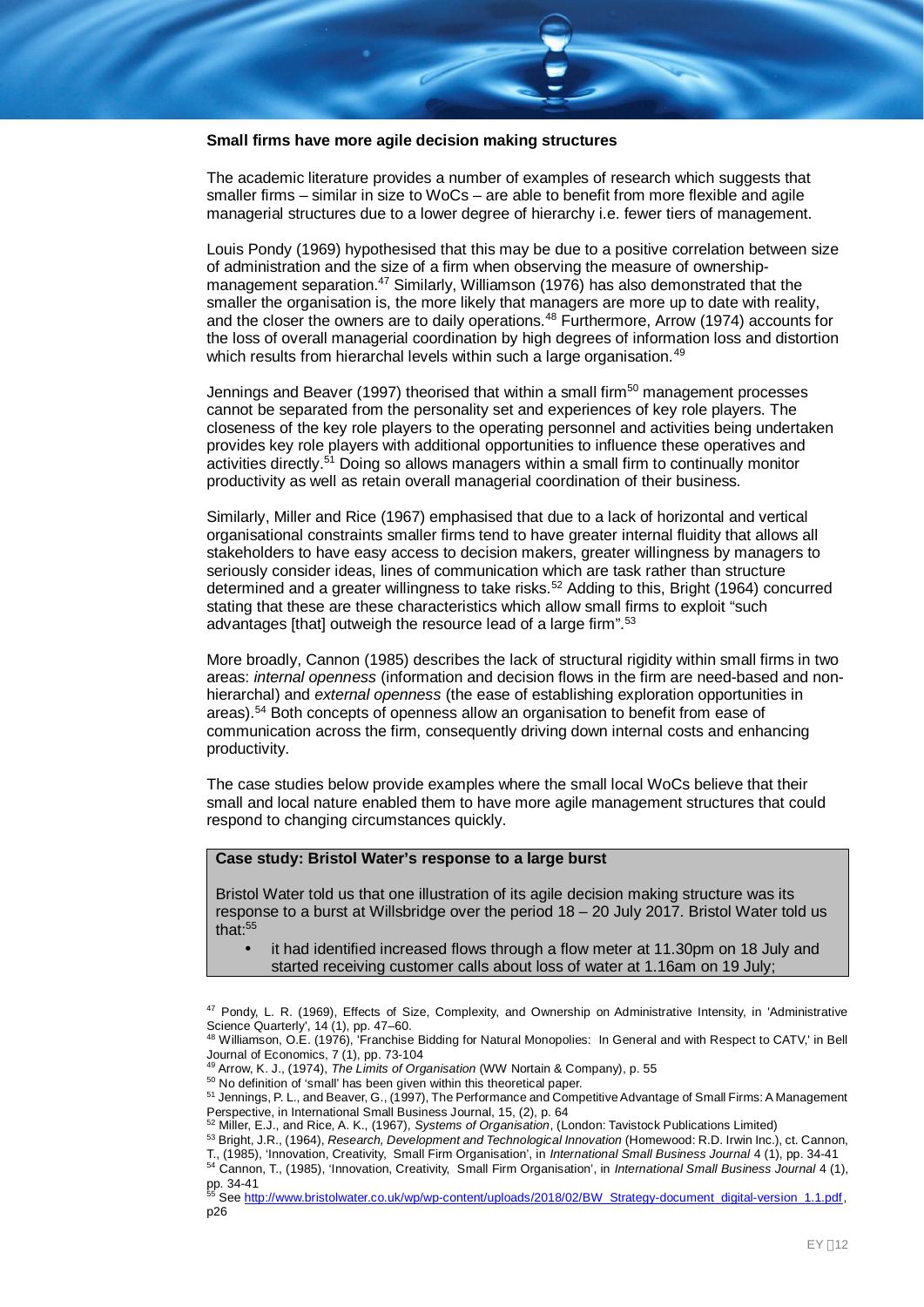- the cause of the incident a burst main in Willsbridge was confirmed within an hour of the initial reports. It was unique to the site and appears to have been the result of ground movement and the complex pipework at the pumping station;
- the Willsbridge site was made safe by 2.30pm on 19 July, which allowed re-routing of supplies for other customers to start. Supplies were restored to customers without the burst being fixed;
- 35,000 properties lost supplies because of the burst, but the Ring Main and the rerouting of water meant only 14,000 were without water by 7am on 19 July;
- 8,000 further properties had supplies restored around 10pm on 19 July with the remainder by 5.30am on 20 July; and
- as part of its response, Bristol water set up a second call centre to manage the volume of calls was opened from 6am on 19 July, bottled water was delivered to customers requiring additional support from 7am that day and five temporary water supply locations, each with a number of water bowsers, were set up from 11.30am to mid-afternoon on 19 July (enabling customers to take as much water as they needed).

#### **Case study: Portsmouth Water, Bristol Water and SES Water's response to the March 2018 freeze / thaw event**

Bristol Water, Portsmouth Water and SES Water told us that they believed their response to the recent "freeze / thaw" event in March 2018 had been better because they are small local WoCs. All three companies highlighted that they had learned lessons from previous similar events (e.g. in 2009/10) and that they had undertaken a range of activities to prepare for the freezing weather that had been forecast and the expected impact the freeze and thaw would have on their networks and customers.

All three companies told us that they considered that many aspects of the way in which customers were supported and inconvenience was minimised was directly attributable to the operational characteristics of being a small local company. In particular the companies each pointed to a variety of factors including:

- close personal oversight of all activities by Executive Directors which, together with deep local knowledge and experience, enabled faster decision making and implementation of responses;
- employee commitment to attend and carry out customer related activities outside of normal working hours;
- detailed local operational knowledge leading to careful monitoring of treatment works, service reservoirs and local supply networks to ensure supply to local communities was not disrupted;
- awareness of the likely impact of the event (based on previous events) and wellrehearsed and agile event management procedures drawing on detailed local knowledge of employees; and
- an ability to target help to customers in vulnerable circumstances and areas where the threat to supplies were greatest, again based on local knowledge.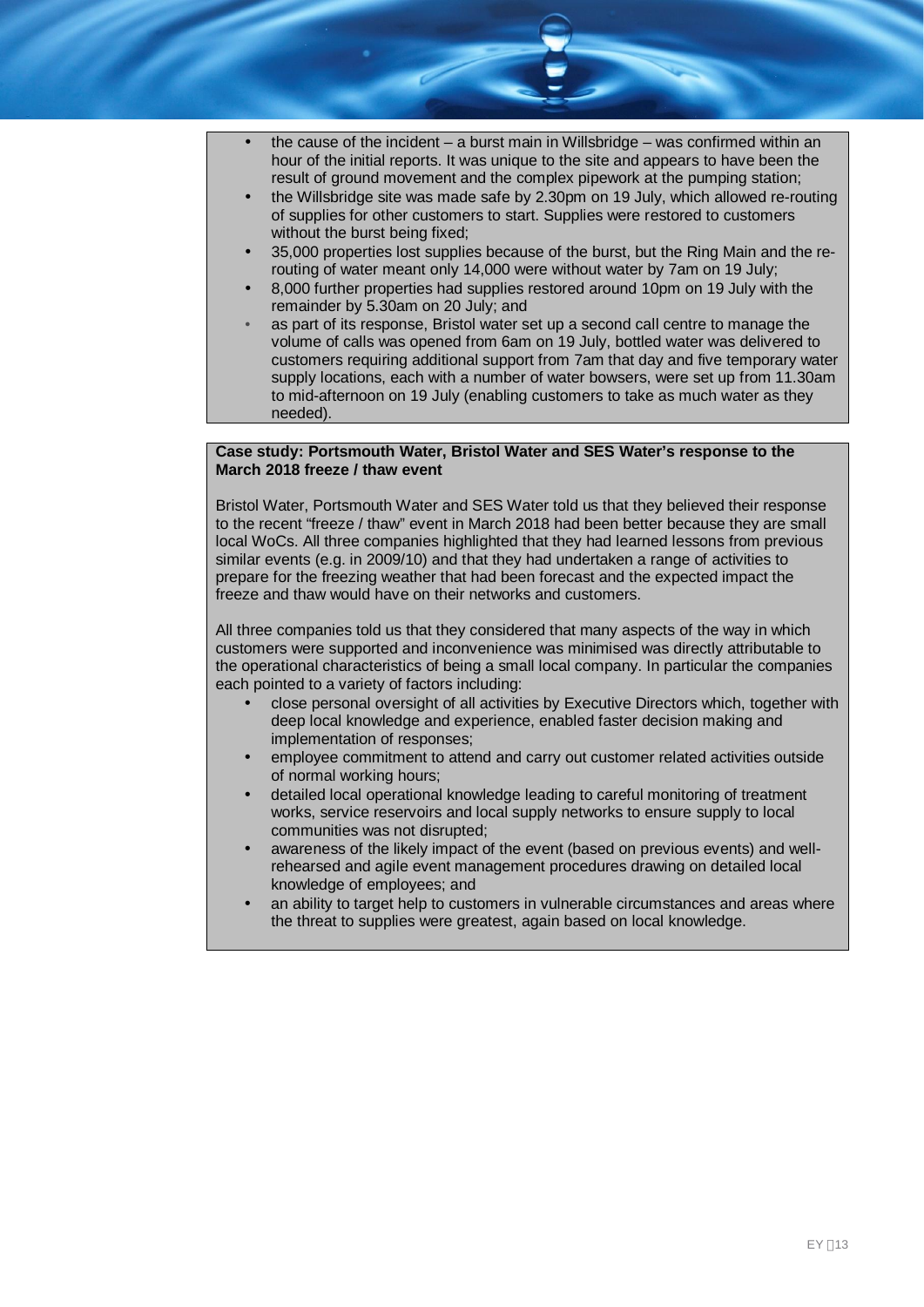#### **Small local firms are better at innovation**

The academic literature also suggests that smaller firms may be more innovative than larger firms. For example, Adams (1982) discussed that it is due to small firms being in a 'fluid state' that they are then "shown to exhibit high rates of product innovation, informal organisation structure and entrepreneurial spirit."<sup>56</sup> Agreeing with this claim, Canback *et al.* (2006) concluded that "there is no evidence that larger, merged entities innovate more and grow faster. Instead, the opposite appears to be true: innovation and growth decline."<sup>57</sup> These conclusions concur with Acs and Audretsch's (1991) findings that small firms are more likely to have higher rates of marginal productivity due to their efficient production process. They find that on the bases of different US databases small firms contribute 2.4 times more innovations per employee than do their larger conglomerate counterparts.<sup>58</sup> They conclude that:

"Combining individual firm records of R&D and innovative output over 700 enterprises, we are able to determine that, although larger firms may be more R&D intensive than their smaller counterparts, the productivity of R&D apparently falls along with firm size (…) That is empirical evidence suggests that decreasing returns to R&D expenditures in producing innovative output exists."<sup>59</sup>

A number of studies suggest that small and medium-sized firms, rather than large firms, conduct R&D more cost-efficiently.<sup>60</sup> One reason for this Vossen (1998) proposes is due to independent inventors in small firms being disproportionality more responsible for significant innovations.<sup>61</sup> However, more research has been done on how much more efficient small firms are compared to large firms when it comes to expenditure on R&D.<sup>62</sup>

For instance, Cohen and Klepper (1992) find that larger firms produce fewer innovations per dollar spent on R&D. They evidence that "smaller firms' produce more innovations than one would expect on the basis of their input".<sup>63</sup> A survey by the United States National Science Foundation (1976) indicates that the importance of small and medium sized organisations in the innovative process by showing that out of 'major' innovations launched in the US during the period 1953-1973, 48% came from small and medium sized firms with less than 1,000 employees. It was also calculated that the productivity of these firms (a comparison of their innovation rate with their expenditure on research and development) was four times greater than that of firms with over 1,000 employees. Importantly, the tenet of this finding, however,

<sup>56</sup> Adams, A., (1982), 'Barriers to Product Innovation in Small Firms: Policy Implications', in *European Small Business Journal* 1 (1), p. 67

<sup>57</sup> Canback, S., Samouel, P., and Price, D., (2006), 'Do Diseconomies of Scale Impact Firm Size and Performance? A Theoretical and Empirical Overview', Journal of Managerial Economics 4 1), pp. 27-70

<sup>&</sup>lt;sup>58</sup>Acs, Z.J. and Audretsch, B. S., (1991), 'Innovation and Technological Change: An Overview', in Zoltan J. Acs and David B. Audretsch, eds., Innovation and Technical Change: An International Comparison (New York: Harvester Wheatsheaf). They measure a firm's innovative activity as the number of innovations recorded by the U.S. Small Business Administration in 1982 which were attributed to that firm. The data base was created by recording innovations appearing in new-product sections of technology, engineering and trade journals. While an innovation is defined as the commercial introduction of a new product, process, or service, in fact, by nature of the construction of the data base, most of the innovations are product innovations. Firms with fewer than 500 employees were considered to be small according to the standard used by the U.S. Small Business Administration.

<sup>&</sup>lt;sup>59</sup> Acs, Z. J., and Audretsch, D. B., (1991), Innovation and Technological Change', pp. 12-3

<sup>60</sup> Levin, R.C., Klevorick, A. K., Nelson, R. R. Winter, S. G., Gilbert, R. Griliches, Z., Vol. 1987 (3), Special Issue On Microeconomics, pp. 783-831; Soto, J.H.d, (2009), 'The Theory of Dynamic Efficiency', (Routledge, Taylor & Francis Group: London and New York); McKenzie, R. B., (2007), 'In Defence of Monopoly: How Market Power Fosters Creative Production', (University of Michigan), p, 219; Cooper, A. C. 1964. R&D Is More Efficient in Small Companies. Harvard Business Review 42 (May-June): 75–83.

<sup>61</sup> Vossen, R.W., (1998), 'Relative Strengths and Weaknesses of Small Firms in Innovation', in *International Small Business Journal* 16 (3), pp. 88-94).

 $62$  The measure of a firm's innovative activity is the number of innovations recorded by the U.S. Small Business Administration in 1982 which were attributed to that firm. The data base was created by recording innovations appearing in new-product sections of technology, engineering and trade journals. While an innovation is defined as the commercial introduction of a new product, process, or service, in fact, by nature of the construction of the data base, most of the innovations are product innovations. Firms with fewer than 500 employees were considered to be small according to the standard used by the U.S. Small Business Administration.

<sup>63</sup> Cohen, W. M., Klepper, S., (1992), 'The Anatomy of Industry R&D Intensity Distributions', in American Economic Review 4, pp. 773-99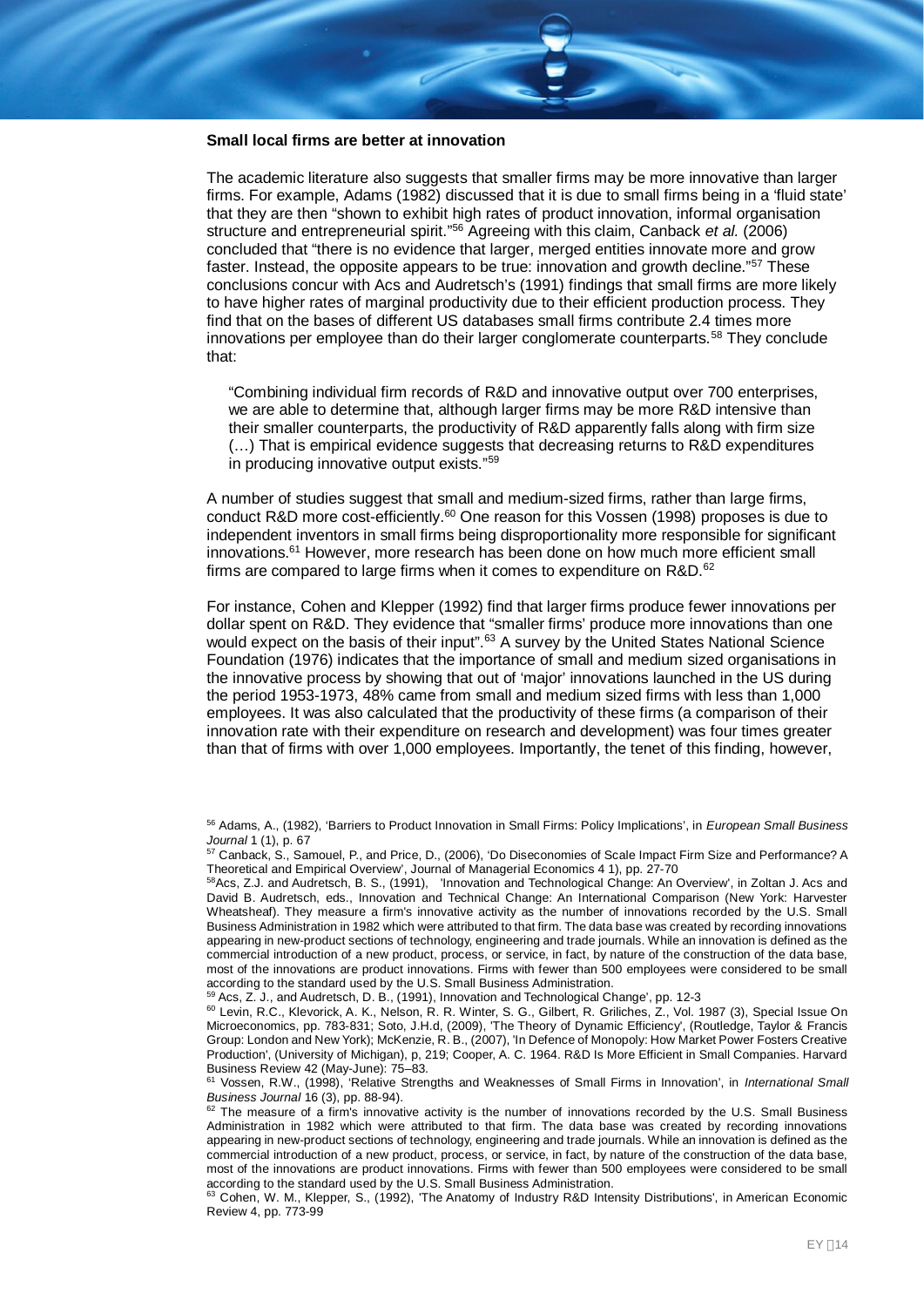can be qualified by the fact that the *average* cost of a research worker in small firms was half their cost in other firms.<sup>64</sup> This finding is consistent with other research.<sup>65</sup>

In an effort to make better use of existing resources, small firms take advantage of knowledge spillovers from corporate R&D laboratories (i.e. from so-called "open innovation practices"). This allows small organisations to maximise their capabilities to achieve dynamic efficiencies in a cost-efficient way.<sup>66</sup>

As an example of this open networking practice, Batterink et al (2010) notes that in the case of small firms inter-firm relationships may not be motivated merely by economic and financial gain but rather, to address uncertainty and resource constraints, particularly in respect of a lack of managerial resources, which acts as a barrier to growth.<sup>67</sup> Open innovation practices provide an alternative strategy by which consumer-orientated small companies can access inter-firm resources at a low cost, addressing obstacles such as location, technological, internal, financial and human resources that impede new product development and access to consumer insights.<sup>68</sup> Additionally, open innovation ensures greater access to information, technologies and laboratory facilities that could take years and requires significant R&D investment to acquire in-house.<sup>69</sup>

Along similar lines, academic literature suggests small companies are also more likely to utilise and implement university-based research relationships. For example, Link and Rees (1990) hypothesise that "bureaucratization" in the innovation decision making process in larger firms inhibits not only inventiveness but also slows the pace at which new inventions move through the corporate system toward market.<sup>70</sup> They find that although large firms are more active in university-based research *per se,* small organisations appear to be able to utilize their university-based associations to leverage their internal R&D to a greater degree than large firms. $71$ 

The collaborations between the small local WoCs and universities summarised in the case study below are consistent with the academic literature summarised above.

#### **Case study: Small local WoCs' collaborations with universities**

Bristol Water told us that it had a long history of collaborating with universities and third parties to develop new ideas and approaches. A couple of examples that Bristol Water shared with us were:

 A collaboration with Imperial College London and Cla-Val to explore new technologies and system based approaches to improve the operational resilience, hydraulic pressure and assets utilisation of Bristol Water's water distribution networks. The project developed and implemented both analytical methods and control technologies to enable the concurrent design, operation and control of dynamically adaptive water distribution networks that automatically configure their connectivity and hydraulic conditions.<sup>72</sup>

<sup>64</sup> National Science Foundation (1976), *Indicators of International Trends in Technological Innovation,* (Washington: NSF-C889), p. 68

<sup>65</sup> Simonetti, R., Archibugi, D., Evangelista, R., (1995), Product and process innovations: How are they defined? How are they quantified? in Scientometrics 32 (1), pp. 77-89; Felder, J., Licht, G., Stahl, H., 'Factors Determining R&D and Innovation Expenditure in German Manufacturing Industries'. in Determinants of Innovation, pp. 125-154

 $66$  Acs, Z. J., and Audretsch, D. B., (1994), 'R & D spillovers and recipient firm size', in The review of Economics and Statistics, pp. 336-340

<sup>67</sup> Batterink, M.H., Wubben. E.F.M., Klerkx, L., *et al.,* (2010), 'Orchestrating innovation networks: The case of innovation brokers', in *Entrepreneurship and Regional Development* 22 (1), pp. 47-76

<sup>68</sup> Chestbrough, H., (2003), *Open Innovation: The New Imperative for Creating and Profiting from Technology* (Boston, MA: Harvard Business School) and Wynarczyk, P., and Piperopolous, P., 'Open Innovation in Small and Medium-Sized Enterprises', p. 4

<sup>69</sup> Chestbrough, H.M., Vanhaverbeke, W., and West J., (2006), *Open Innovation: Researching a New Paradigm* (Oxford: Oxford University Press); Wynarczyk, P., (2013), 'Open innovation in SMEs: A dynamic approach to modern entrepreneurship in the twenty-first century', in *Journal of Small Business and Enterprise Development*, 20 (2), pp. 258-278

 $^{70}$  Link, A.N, Rees, J., (1990), 'University Based Research, and the Returns to R&D', 2 (1), pp. 25-31

<sup>71</sup> Link, A.N, Rees, J., (1990), 'University Based Research', p. 30

<sup>72</sup> See http://www.bristolwater.co.uk/wp/wp-content/uploads/2018/02/BW\_Strategy-document\_digital-version\_1.1.pdf, p32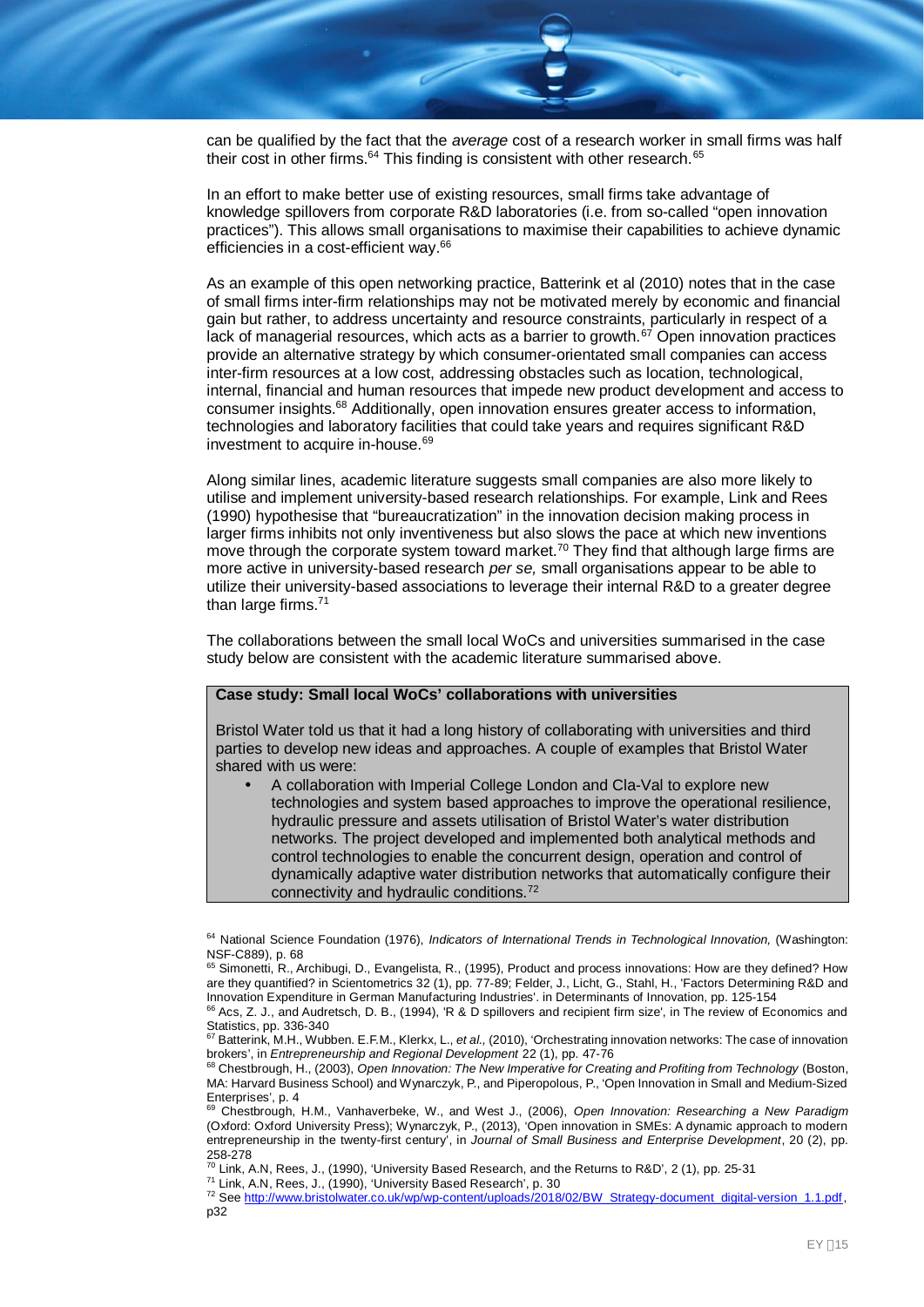Bristol Water collaborated with the University of the West of England (UWE) to develop an evidence base around water consumption by younger generations at university villages. The collaboration involved Bristol Water using the student village as an active testbed site to try different approaches to improving water efficiency, while simultaneously providing students an opportunity to learn and reducing UWE's water consumption.<sup>73</sup>

Portsmouth Water indicated that as part of the professional training it provides to its staff some staff undertake research projects of practical relevance to the company. For example, working with Southampton University a member of Portsmouth Water's staff developed a model based on new techniques in the field of Artificial Intelligence that now helps the company predict increases in turbidity levels in raw water to enhance the operation of its supply business.

The collaborations between one of the small local WoCs and a technology partner summarised in the case study below are also consistent with the academic literature summarised above.

#### **Case study: SES Water's collaborations with a technology partner**

SES Water told us of their association with technology partners to provide a testbed for innovations, with large organisations frequently approaching them because – in SES Water's view – the partners know that SES Water is able to respond much quicker than large organisations and can implement pilots quickly. An example of this is SES Water's partnership with Google, which is highlighted in SES Water's 2013 annual report:<sup>74</sup>

*"SES Water became the first utility company in the world to pilot 'Google Maps Coordinate,' a software tool which uses the power of Google's mapping technologies to help companies like theirs 'pinpoint' mobile workers, share location data, and collect work-related data 'on the go'."*

Timmons and Spenneli (2009) have also argued that small firms are structurally better equipped for high innovativeness due to less restrictive organisational controls.<sup>75</sup> They argue that this view is supported by the fact that most radical innovations come from small, entrepreneurial companies.

#### **Small local firms are more consumer orientated**

Consumer orientation refers to Naver and Slater's (1990) concept as "the organisational culture that most effectively and efficiently creates necessary behaviours for the creation of superior value for buyers"76 and Rukert's (1992) definition as the "degree to which the organisation obtains and uses information from customers, develops a strategy which will meet customer needs, and implements that strategy by being responsive to customers' needs and wants."<sup>77</sup>

As noted above, smaller firms are usually characterised by relatively simple organisational structures and more cohesive cultures. And because they are often typified by a limited range of products and customers, this therefore makes it easier to gather and process customer or market information for decision making.<sup>78</sup> The case study below summarises an example of

<sup>&</sup>lt;sup>73</sup> See http://www.bristolwater.co.uk/wp/wp-content/uploads/2018/02/BW\_Strategy-document\_digital-version\_1.1.pdf, p34

<sup>74</sup> See https://www.waterplc.com/userfiles/file/annual\_report\_2013.pdf

<sup>75</sup> Timmons, J.A., and Spenneli, S., (2009), *New Venture Creation: Entrepreneurial for the 21st Century,* 8 th ed. (Boston, MA: McGraw-Hill Irwin)

<sup>76</sup> Narver, J., and Slater, S., (1990), 'The effect of a market orientation on business profitability', in the *Journal of Marketing,* 54, pp. 20-35;

<sup>77</sup> Ruekert, R., (1992), 'Developing a Market Orientation: and Organisational Strategy Perspective', in *International Journal of Marketing,* 9, pp. 225-45;

 $78$  Appiah-Adu and Singh, S., (1998), 'Customer Orientation and Performance', p. 387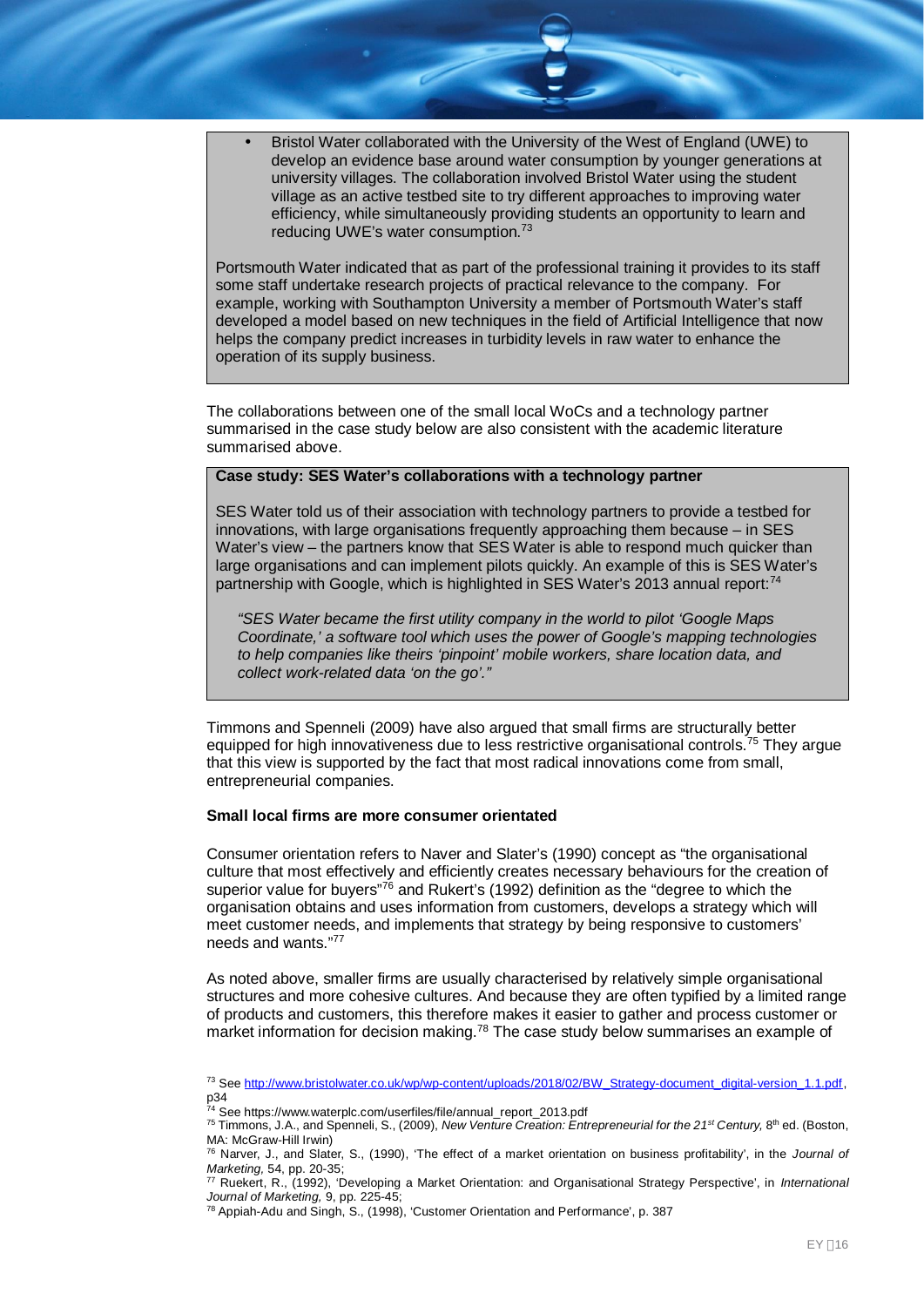one of the small local WoCs being able to respond to consumer needs faster because of the local knowledge its management team possessed.

#### **Case study: small local WoCs' management teams' local knowledge**

Bristol Water's Refill programme is a free tap water initiative designed to reduce plastic pollution and promote healthy hydration by making refilling a water bottle easy, social and rewarding.<sup>79</sup> Bristol Water told us that this programme was: $80$ 

"A recent example of the partnership working approach to innovation is the Refill campaign. Working with City to Sea, an app was developed which engages businesses and the local community in highlighting the social and community benefits in free public access to drinking water. The app includes 'gamification points' and provides local retailers with the opportunity to engage with the community, encourage custom, whilst also providing an essential public service. This innovation was driven by the wider environmental benefits of reducing single use plastic bottles as well as our aspiration to encourage greater recognition of the value of our drinking water, in terms of both availability and quality. The metal and wooden "Bristol Water Refill" bottles have become a local status symbol when out and about in Bristol and surrounding areas."

Bristol Water told us that it had been the first water company to integrate the Refill campaign with its other consumer campaigns, and to implement the programme quickly, because of its agile decision making structure: the local knowledge of Bristol Water had of its community stakeholders, in Bristol Water's view, enabled it to know whether the campaign would work in its local area, the sites where the programme could most easily and successfully be implemented and whether any bespoke arrangements might be required in different locations.

Similarly, Portsmouth Water indicated that as part of its working in the community, it had distributed water bottles to schools over the last ten years.

It is also contended that customer orientation is likely to be a vital determinant of success for small firms – and therefore an area of greater focus - because such firms generally lack the financial resources to explore other sources of business profitability.<sup>81</sup>

Brockman et al (2012) also maintain that due to the lack of organisational restraints within small firms, they are more likely to excel in consumer orientation due to the closeness between upper management and the customer.<sup>82</sup> They go on to argue that consumer orientation is a significant tool for small firms to distinguish themselves from large firms. The case study below shows customer satisfaction performance by small local WoCs which is consistent with these findings.

#### **Case study: small local WoCs' customer satisfaction**

The Institute of Customer Service conducts the UK's largest cross-sector benchmarking study, gathering over 40,000 responses from more than 10,000 customers about their levels of customer satisfaction across 13 different sectors of the economy including utilities. The study considers not only an overall measure of customer satisfaction, but also whether customers would be likely to recommend the business in question ("net promoter score") and the level of customer effort involved in completing transactions, enquiries or

<sup>79</sup> See https://www.refill.org.uk/refill-scheme/refill-bristol/

<sup>80</sup> See http://www.bristolwater.co.uk/wp/wp-content/uploads/2018/02/BW\_Strategy-document\_digital-version\_1.1.pdf, p29.

<sup>&</sup>lt;sup>81</sup> Pelham and Wilson, (1996) 'A Longitudinal Study'

<sup>82</sup> Brockman, B. K., Jones, M. A., Becherer, R. C., (2012), 'Customer Orientation and Performance in Small Firms: Examining the Moderating Influence of Risk-Taking, Innovativeness, and Opportunity Focus', in *Journal of Small Business Management* 50 (3), pp. 429-446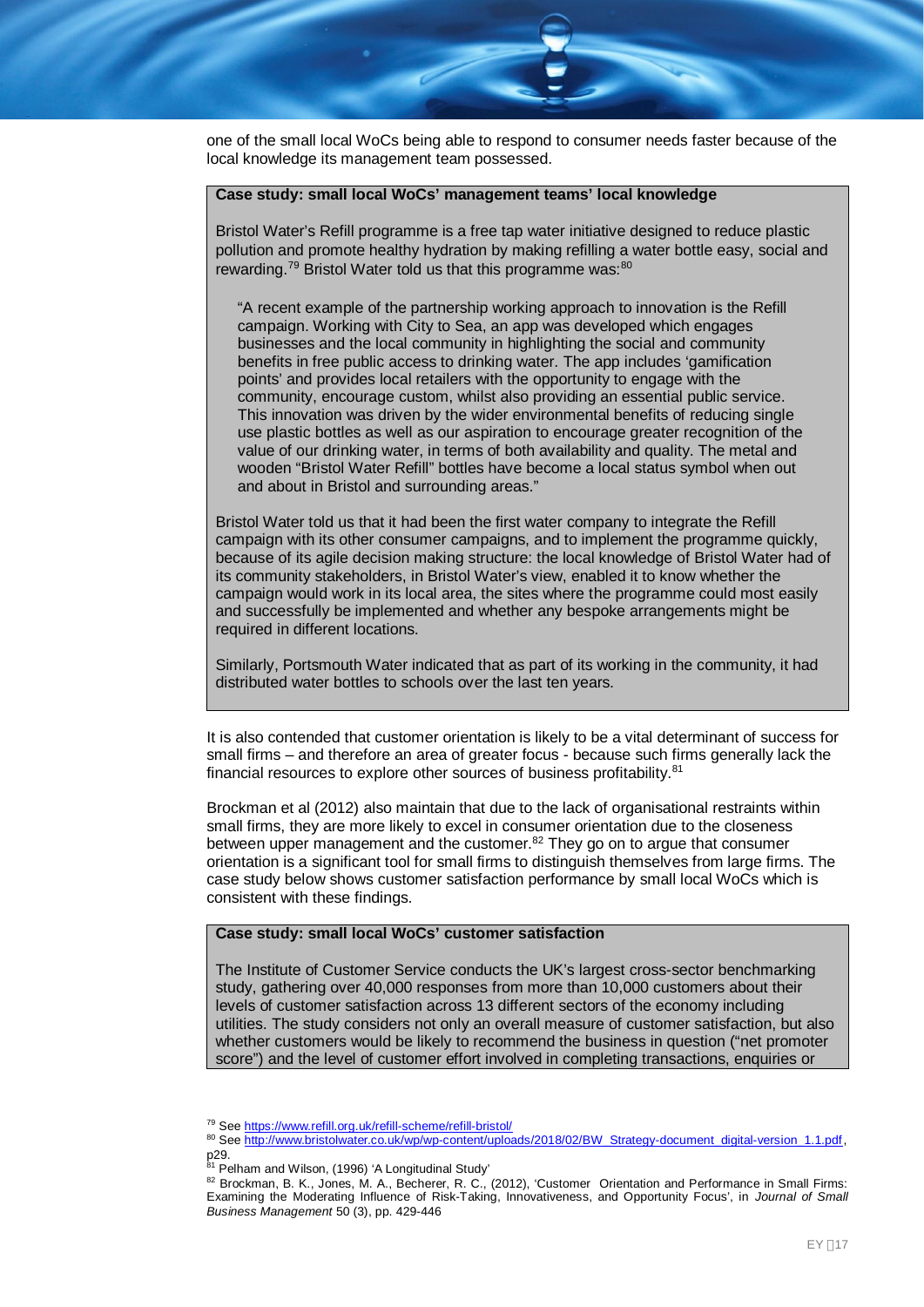requests. A high customer satisfaction and net promoter score is good, while a low level of customer effort is also good.

The UK Customer Satisfaction Index (UKCSI) utilities sector report for January 2018<sup>83</sup> included Bristol Water for the first time. The published data does not show the exact performance of Bristol Water, but the company has told us that the data shows (i) Bristol Water was the third best utility on UKCSI (level with M&S Energy and Yorkshire Water), behind OVO Energy and Utility Warehouse; and (ii) on net promoter score, Bristol Water was the fourth best utility, after Dwr Cymru, OVO Energy and Utility Warehouse, meaning Bristol Water were the only water utility to feature at the top of both metrics. Bristol Water also told us that in a larger sample survey in January 2017 Bristol Water achieved a score equivalent to 15<sup>th</sup> place for all retailers, well above the score achieved by any other utility.

Portsmouth Water have also shared with us the scores they achieved under the UKCSI in July 2017. Those scores show that Portsmouth Water achieved the second highest score by a utility under the UKCSI, behind only Ovo Energy, and net promoter and customer effort scores well above average for not only utilities, but across all sectors covered by the study. Portmouth Water also told us that whilst the company is not large enough to be included in the national UKCSI report, its score is higher than all water and sewerage companies and it has just been accredited by the Institute of Customer Service for its customer service.

Further, Appiah-Adu and Singh (1998) argue that because of their commitment to innovation, this forces smaller firms to become externally focused and, thus, more consumer orientated.<sup>84</sup>

Along similar lines, Brockman et al (2012) argues that small firms, with more agile management structures, may be able to respond faster to changes in customer attitudes. For example, when a potential source of competitive advantage emerges, firms that engage in lengthy reviews or which are more risk-adverse, will be left behind, whereas those that respond quickly emerge as market drivers. Thus Brockman et al (2012) infers that a greater propensity toward risk-taking will enhance the influence of consumer orientation on small firm performance.<sup>85</sup>

The case study below provides an example of small local WoCs responding rapidly to a change in circumstances.

#### **Case study: SES Water's and Portsmouth Water's approach to social tariffs**

SES Water told us that its social tariff scheme had been very successful and exceeded expectations. SES Water indicated to us that over 8,000 of its customers (by March 2018) had taken up the scheme, which according to its calculations was the second highest rate per 1,000 customers of any company in England even though SES Water's region has lower than average levels of deprivation. SES Water also told us that this take up rate was well in excess of the 5,000 customers that had been expected and that the company had fully supported this despite the £2 additional amount that all non-eligible customers had agreed to pay (as part of PR14 customer engagement) only being enough to fund the 5,000 customers expected i.e. SES Water had absorbed these additional costs, rather than reduce the 50% discount on their water bills which eligible customers are entitled to under the scheme.

SES Water has told us that it considers that the way in which its social tariff has been developed, implemented and managed reflects that it is a small local WoC, including:

<sup>83</sup> UKCSI (January 2018) Utilities sector report https://www.instituteofcustomerservice.com/research-insight/researchlibrary/ukcsi-utilities-sector-report-january-2018

<sup>84</sup> Appiah-Adu and Singh, S., (1998), 'Customer Orientation and Performance', p. 391

<sup>85</sup> Brockman, B. K., Jones, M. A., Becherer, R. C., (2012), 'Customer Orientation and Performance in Small Firms', p. 431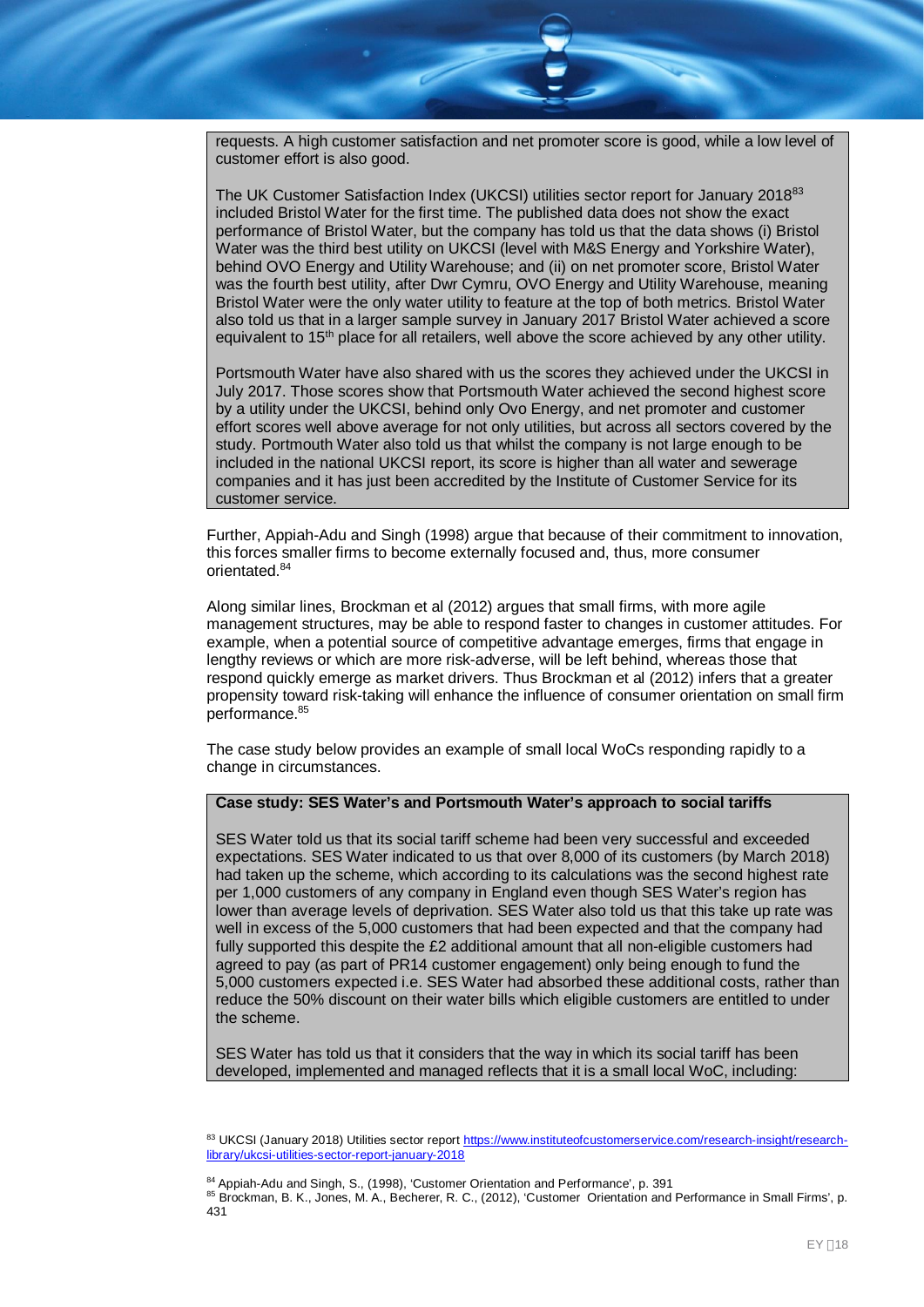- being small and local enabled an agile development and implementation programme, facilitating the roll out of the scheme quickly on a simple trial basis;
- being small and local enabled rapid decision making to approve the trial scheme being funded by the company and its shareholders; and
- being small and local had helped to foster high levels of acceptability for the customer-funded successor scheme, including among those non-eligible customers funding the scheme.

Portsmouth Water echoed many of those sentiments in the information it has provided to us. In particular, it considered that the success of its social tariff scheme – where take-up has exceeded its expectations and customers on the tariff have been able to pay the reduced social tariff - was due in part to good customer support of the company's proposals reflecting the positive reputation it has with its customer base, the simplicity and clarity of its scheme that was partly only possible due to the smaller geographical area it serves and took into account that many of its customers pay two separate bills (wastewater services being provided by Southern Water).

#### **Consumers prefer products and services from a local company (all else equal)**

There is some evidence in the academic literature to suggest that customers prefer to buy products and services from the local region in some circumstances.

For example, Hauser (1993) and Balling (1995) found that products (particularly food) identical in every respect, except for their province and region of origin, were evaluated differently by consumers. $86$  Ittersum et al  $(2003)^{87}$  and Obermiller and Spangenberg  $(1989)^{88}$ both explore the reasons for why customers are more likely to prefer products from certain local regions and identify that this may be due to the emotional response of consumers to regional stereotypes.

Green and Peloza's (2011) research implied that a small portion of consumers could derive 'social value' from consuming a unit of locally produced product if the consumer derived value from the producer's efforts to look after the environment.<sup>89</sup>

We also observe that the local source of services and products is sometimes used in marketing campaigns. For example, PlusNet – an internet services provider – emphasises its connection with Yorkshire as part of its advertising campaigns. Similarly, KCOM, the fixed line telecoms provider in Hull, believes it has a "duty to support the city whenever we can" and is proud of its connection with the city and local community including the very high proportion of its staff and supply chain who come from the local area.<sup>90</sup> KCOM believe that being local enables them to achieve higher levels of customer satisfaction.<sup>91</sup>

The case studies presented below suggest that customers of small local water companies perceive some benefits from receiving their water service from a small and local company.

<sup>86</sup> Balling, R., (1995), 'Der Herkunftsapspekt als Erfolgsfaktor fur das Lebensmittelmarketing', in *Ber Landwirtsch,* (73), pp. 83-106 and Hauser, A., (1993), Verbraucherpraferenzen fur Nahrungmittel aus der Naheren Umgebung; Analyse einer Reprasenrativenbefragung bei Nordrhein-Westfalischen Verbrauchernt, in *Agrarwiestschaft Zeitschrift fur Betriebswirtschaft, Marktforschung und Agrarpolitik,*(Sonderheft), p.141

<sup>87</sup> Sheth, J.N., Mittal, B., Newman, B.I., (1999), 'Countries and the products: a cognitive structure perspective, in J *Acad Mark Sci,* 21 (4), pp. 323-30

<sup>88</sup> Obermiller C. and Spangenberg, E.,, (1989), 'Exploring the effects of origin labels: and information processing framework, in ed. J.F. Sherry and B. Strernthal, 'Advances in consumer research' 16, pp. 454-9

<sup>89</sup> Green, T. and Peloza, J., (2011), 'How Does Corporate Social Responsibility Create Value for Consumers', in *Journal of Consumer Marketing* 28 (1), pp. 48-56

<sup>90</sup> https://www.kcomhome.com/discover/categories/kcom-news/twelve-things-kcom-has-done-in-the-community-inthe-past-12-months/

<sup>91</sup> https://www.kcomhome.com/products/phone/features/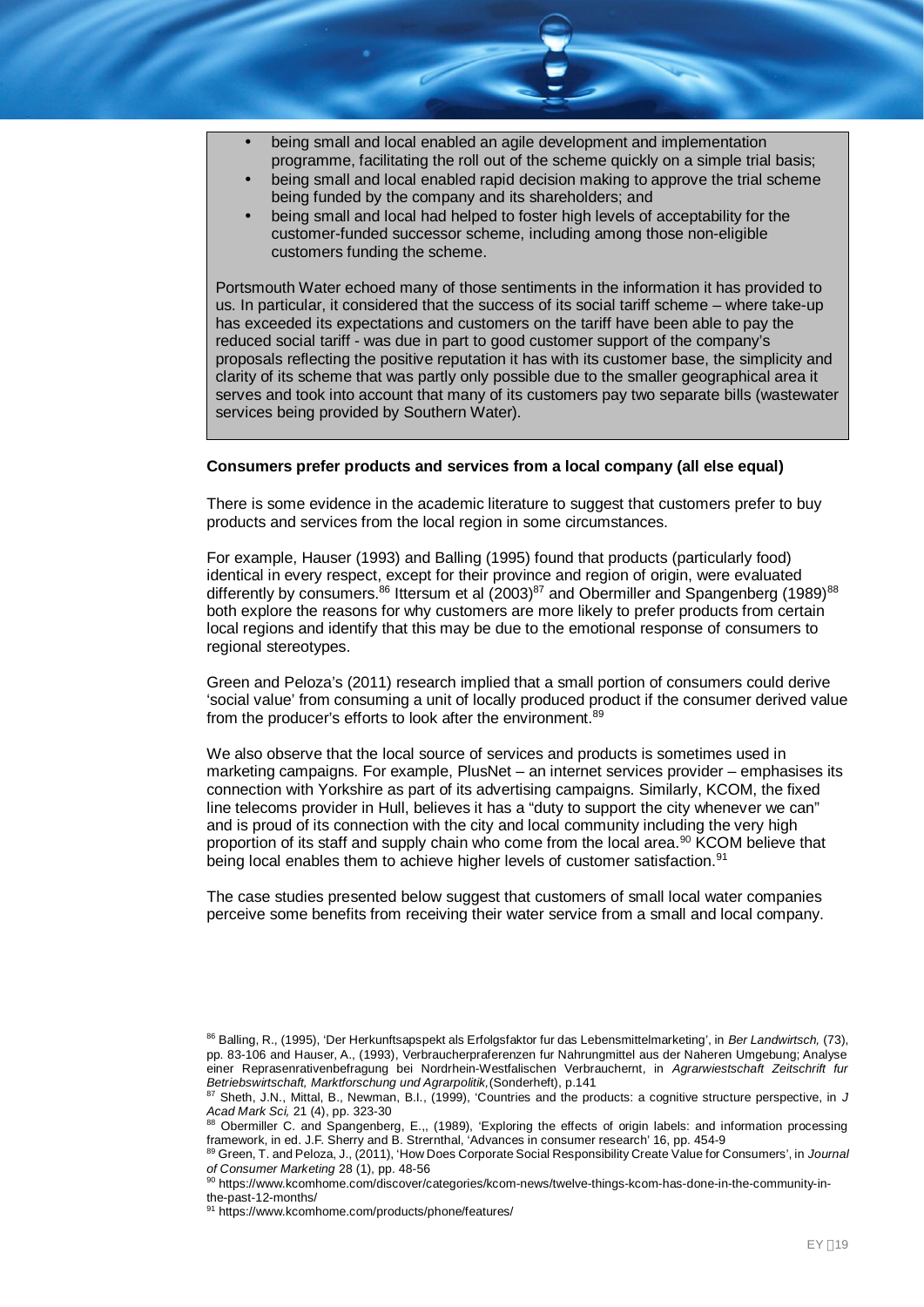### **Case study: Portsmouth and SES Water customer research**

SES Water provided us with customer research it commissioned at PR14 about the perceived benefits of being small and local.<sup>92</sup> That research indicated:

- Respondents considered the key advantages of being served by a small company were high levels of customer service, ability to respond quickly and accountability  $(p4)$ :
- The majority of respondents overall exhibited a strong preference for being served by a small rather than a large company: three respondents across all four of the groups were neutral about this; there were no respondents who would prefer to be served by a large rather than small company (p6):
- Respondents also believed that being served by a local company provides them with a superior level of customer service compared to being served by a national or international company (p6); and
- The majority of respondents had a strong preference for being served by a local rather than a national/ international company. Three respondents across all four of the groups were neutral about this. There were no respondents who would prefer to be served by a national/international rather than a local company (p8).

Portsmouth Water also provided us with customer research it commissioned at PR14 about the perceived benefits of being small and local.<sup>93</sup> That research indicated:

- Respondents felt that the most important benefits of being served by a small company related to personal service, local employer, accountability and high levels of customer service (p6);
- The majority of respondents exhibited a strong preference for being served by a small rather than a large company. Younger higher social grade respondents were generally more ambivalent to the size of their supplier, being more focussed on bill levels. However, assuming there was no major impact on the level of bills they also prefer to be served by a small company (p7);
- Respondents displayed a spontaneous willingness to pay a premium on their bills if this ensures that local employers are able to continue to operate in the area  $(p8)$ ; and
- Across the majority of respondents there was a strong preference to be served by a local company and a strong resistance to any change in the existing model. There was some spontaneous statement of willingness to pay a premium on the bill to maintain the status quo. However, higher social grade younger respondents were slightly more ambivalent to the local status of a company than respondents from the other groups. As mentioned above there were generally more focussed on price than other factors. However, if price were equal to or lower than national/international companies they would rather be supplied by a local supplier (p9).

<sup>92</sup> See Accent (2014) "Small company premium: report for Sutton and East Surrey Water", June. 93 See Accent (2014) "Understanding Customer Support for a Financing Premium: report for Portsmouth Water", June.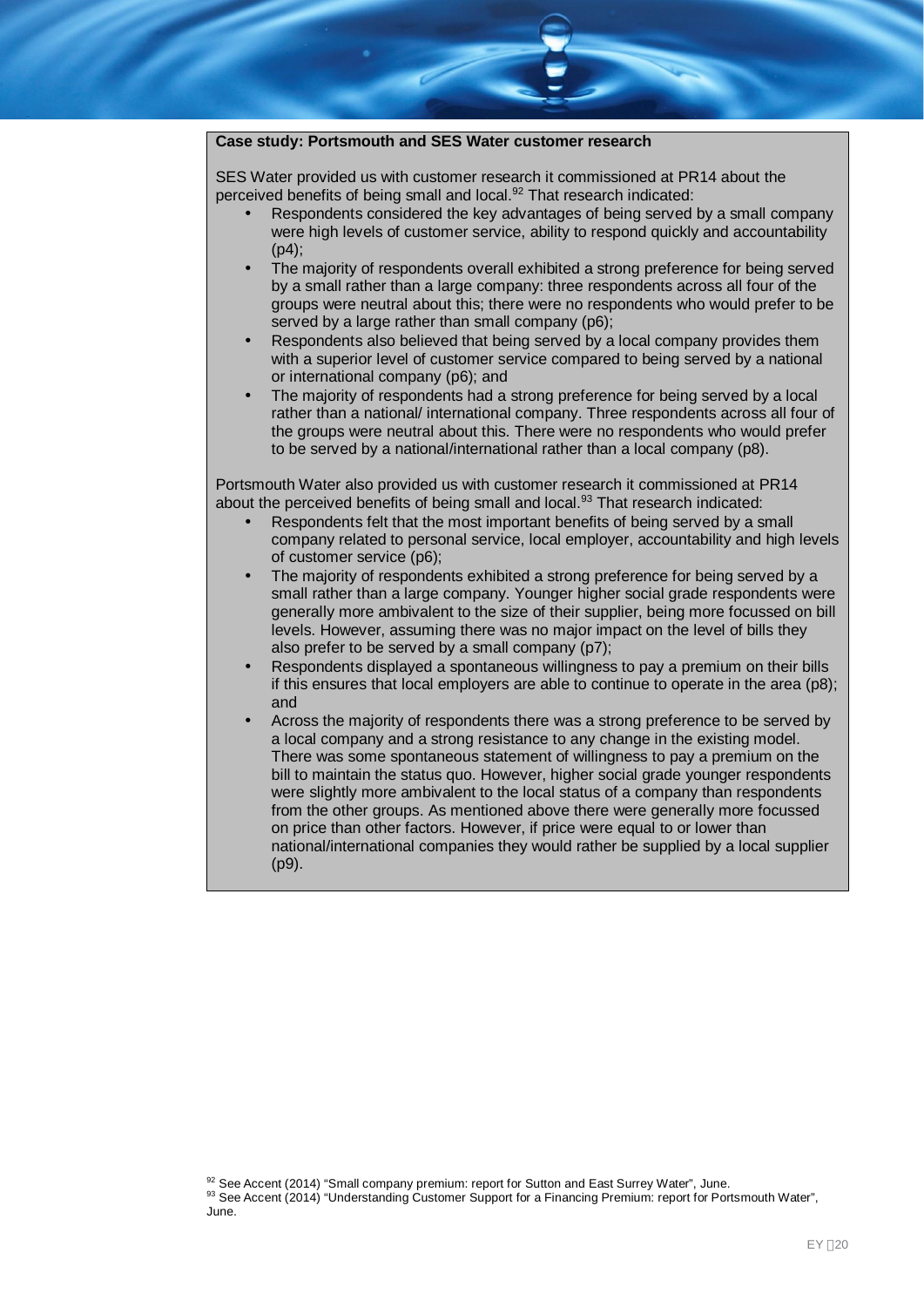# **4. How might the additional benefits delivered by small local WoCs be quantified and valued?**

The ways in which small local WoCs might deliver additional benefits for customers described in the previous chapter – more agile decision making, better innovation, more customer orientation – could translate into lower costs, higher standards of service or a combination of the two. These additional benefits will need to be converted into an impact on customer bills (£/year) which can then be weighed against any increase in customer bills due to a company-specific cost of capital adjustment.

To value these benefits, the costs and standards of service of the small local WoCs would need to be compared to a counterfactual where costs and standards of service do not take into account the advantages available to small local WoCs (net of any possible disadvantages such as access to economies of scale and scope discussed earlier). The net-benefits will then need to be forecast over an appropriate time frame and discounted to present value terms using an appropriate discount rate.

Noting the above, to assist the small local WoCs quantify the additional benefits they deliver for water customers, this section considers:

- How the small local WoCs could define the counterfactual to compare their own costs and standards of service to;
- How the small local WoCs could quantify the additional benefits they deliver i.e. the cost savings and higher standards of service they deliver relative to the counterfactual and any implications this has for Ofwat's determination of efficiency and quality of service challenges for the wider water industry;
- How the small local WoCs could forecast those additional benefits into the future; and
- How the small local WoCs could discount those future benefits into present value terms.

#### **Defining the counterfactual to small local WoCs**

There may be a number of different approaches available to defining the counterfactual.

If a small local WoC was not operating in a particular region, another water company would be. In practice that could be a larger WoC or a WaSC. The small local WoCs will need to consider if they want to define the counterfactual as a particular company operating in their place e.g. Wessex Water operating in the Bristol Water region. We note it may not be practical to try and assume some particular scenario e.g. a particular WoC or WaSC operating in a given area in all cases. In any case, the costs and standards of service of that other company operating in their place may not be easy to define e.g. it would not necessarily be appropriate to assume that company could achieve the same efficiency and quality of service in the small local WoC region if there are important differences between the small local WoC's region and the other company's region.

An alternative approach would be to assume that the costs and standards of service which would prevail in their regions would be equal to an industry average cost and standard of service. This approach would not necessarily appropriately take into account the circumstances of the small local WoC's region.

Another approach would be to define the costs and standards of service that the small local WoC would deliver if it did not take advantage of the various benefits identified earlier i.e. if it did not have more agile decision making, better innovation and more customer orientation. This approach is potentially the most appropriate theoretically, but would require a degree of judgement to define in practice.

The counterfactual scenario will not only need to consider the current situation, but also forecast the future. Unless there are good reasons to anticipate that the differences in costs and service standards between the 'default' position of a small local WoC providing services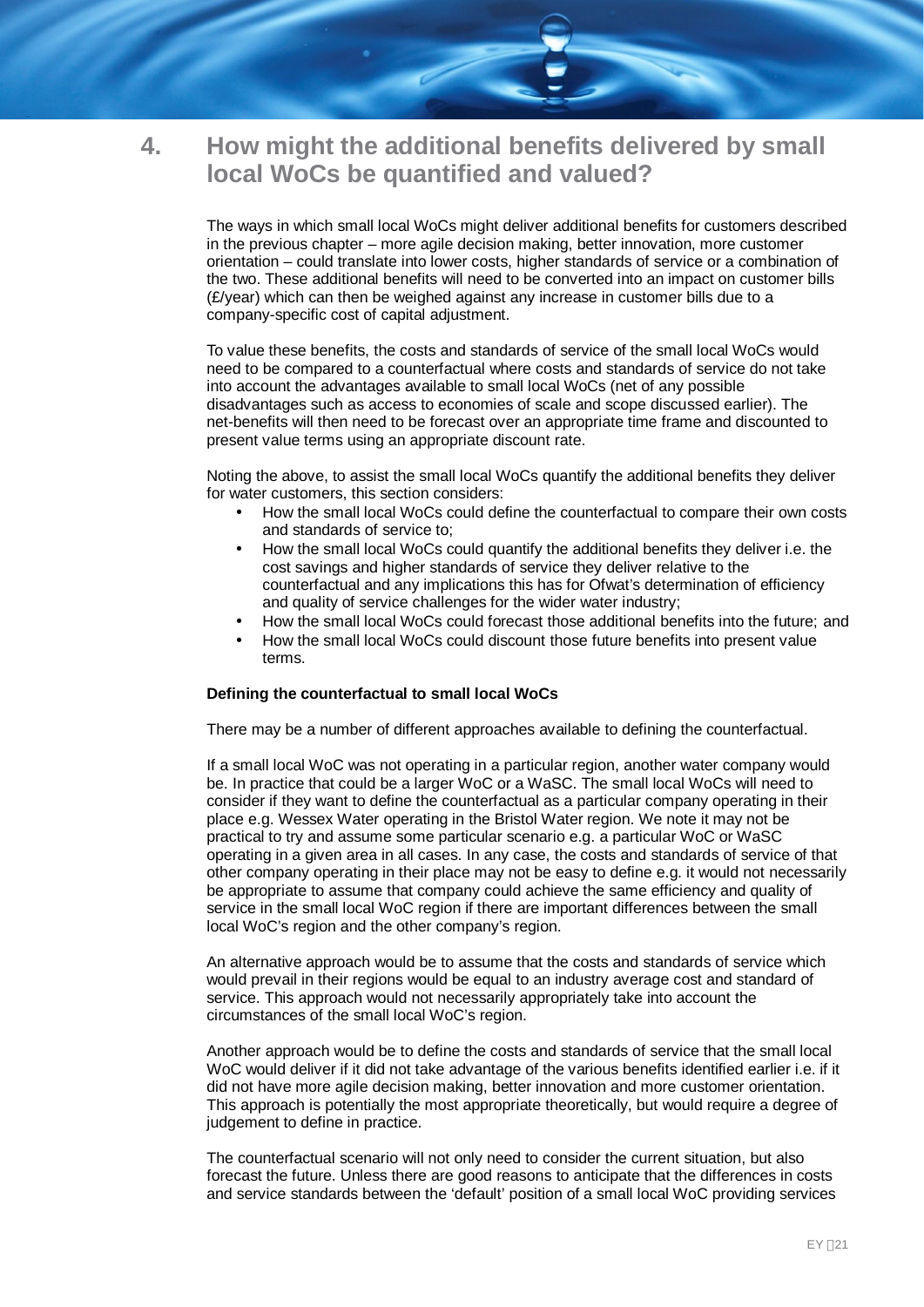in a region and the counterfactual would change over time, it may be appropriate to simply assume that the differences in costs and service standards would persist into perpetuity. That is not to say that the level of costs and services would be unchanged, just that the difference between the two scenarios would be the same over time i.e. this approach would assume that the small local WoC maintained its current performance advantage into the future.

#### **Quantifying the current and future additional benefits delivered by small local WoCs**

Ofwat has previously indicated it uses comparators in benchmarking in a wide range of areas.<sup>94</sup> Small local WoCs may wish to consider the additional benefits they deliver in all of these areas, but for simplicity we refer to the key areas of benefits as cost savings and higher standards of service.

Once the counterfactual is defined, a simple comparison between the costs and service standards under the counterfactual and the default scenarios should provide an indication of the additional benefits delivered by small local WoCs *within their own regions*. These additional benefits would need to be quantified. Different kinds of benefits delivered by small local WoCs might be converted to monetary terms in different ways. For example:

- Current efficiency savings should be relatively easy to express in monetary terms, but future efficiency savings will need to be forecast and discounted into present value terms;
- To convert the benefits of better standards of service (better PCs) into monetary terms, willingness to pay data might be used or the financial rewards/penalties applied under Outcome Delivery Incentives (ODIs) since these provide a measure of the value, in monetary terms, of a one unit increase in performance of a particular kind;<sup>95</sup> and
- Measuring and quantifying other benefits (such as innovation or treatment of vulnerable customers etc) may be more difficult than for cost savings or higher standards of service, but if those benefits can be translated into either an impact on efficient costs or standards of service, the methodologies discussed under the first two bullets can be applied. Alternatively, if the value of those benefits can be quantified directly, those values can simply be added to any other benefits identified.

The discussion above focuses on the additional benefits delivered by small local WoCs *within their own regions*, but it does not take into account any spill-over benefits created for customers of other water companies e.g. via Ofwat's benchmarking of costs and performance across the industry.

A company's current relative efficiency performance is not necessarily a perfect indicator of its future relative efficiency performance. Some companies which are leading performers currently may not be in future and *vice versa*. Accordingly, to forecast future benefits arising from relative efficiency, consideration has to be given to the likelihood of company's relative rankings changing over time.

This issue was specifically considered by the Competition Commission (CC) as part of the merger of South Staffordshire Water and Cambridge Water in 2012.<sup>96</sup> In that case the CC noted that "there does appear to be some positive correlation in companies' ranks across years, although occasional substantial movements in rank are also observed" and went on to apply three different methodologies (the "changes approach", "permutations approach" and "transitions approach") to predict the probability of movements in rankings in future (based on historical movements in rankings). These three methodologies are described in detail in the CC's decision documents and might provide a template for small local WoCs to use to forecast the likelihood of their performance remaining (or becoming) sector-leading in future.

The value of a one unit increase in performance can be calculated as the total ODI reward available for exceeding a particular Performance Commitment and then dividing that reward by the number of units of incremental performance improvement that would have to be delivered to achieve that reward.

96 See http://webarchive.nationalarchives.gov.uk/20140402204344/http://www.competitioncommission.org.uk/assets/competitioncommission/docs/2012/south-staff-cambridgewater/final\_appendices\_and\_glossary.pdf, Appendix F, paragraph 19 and following.

<sup>94</sup> See https://064f1d25f5a6fb0868ac-0df48efcb31bcf2ed0366d316cab9ab8.ssl.cf3.rackcdn.com/wpcontent/uploads/2015/11/pap\_pos20151021mergers.pdf, Appendix A2<br><sup>95</sup> The value of a one unit is used.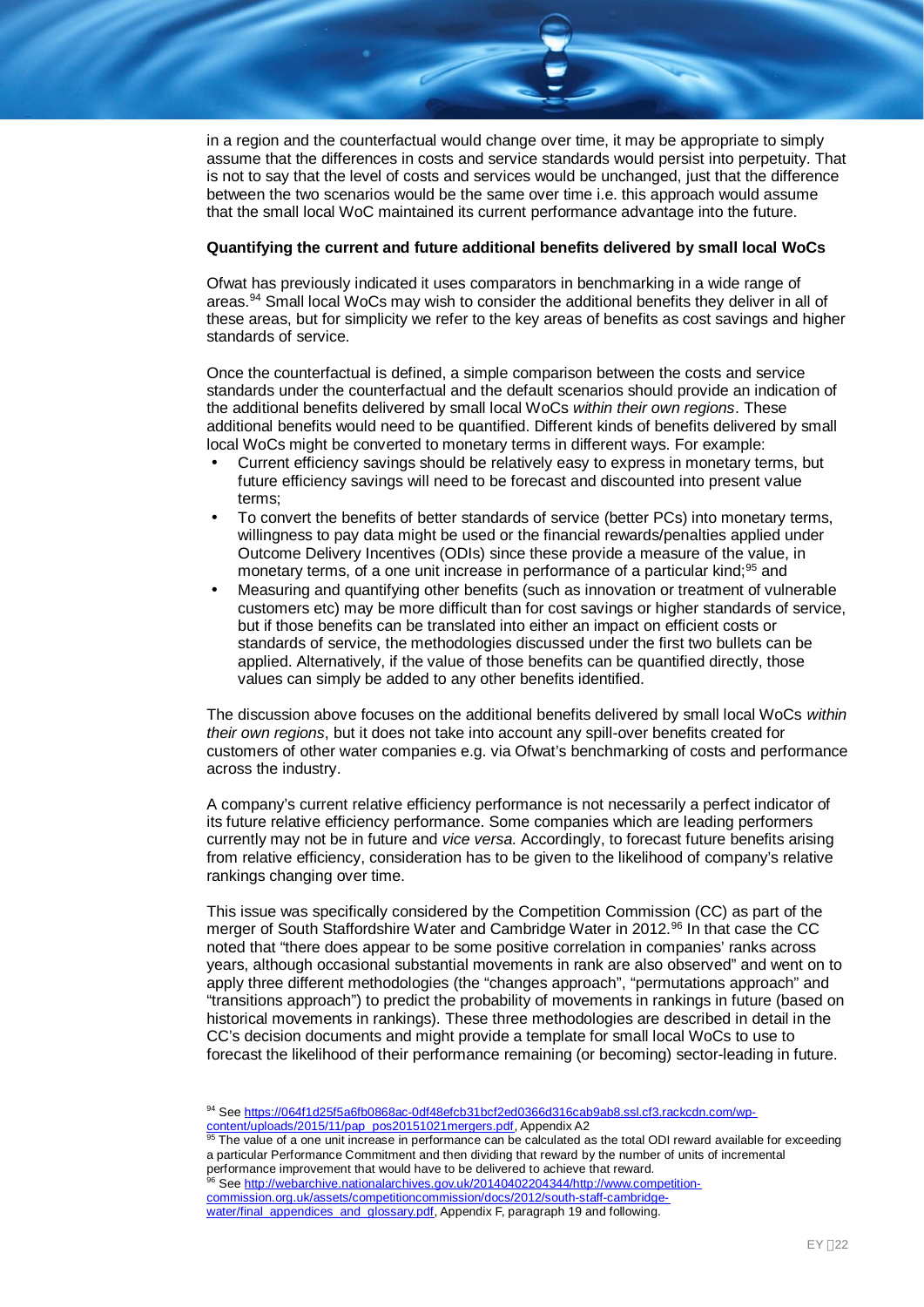There is of course some uncertainty around any forecasts of additional benefits delivered by small local WoCs. Reflecting this, the small local WoCs may wish to consider a number of scenarios, or at least a central case and conservative downside case.<sup>97</sup> The latter might provide a conservative estimate of the additional benefits delivered by small local WoCs, which could provide Ofwat and the industry with an estimate of the minimum benefits a small local WoC is likely to deliver. This could be particularly useful if this minimum estimate exceeds the costs of a company-specific cost of capital adjustment.

In order to forecast the future additional benefits they deliver, small local WoCs will need to form a view on an appropriate period over which to forecast those benefits and the costs which they need to be weighed against. We note:

- One approach would be to forecast over the next price control period i.e. 2020-25. This would reflect the period over which any company-specific adjustment to the cost of capital at PR19 would apply;
- An alternative would be to forecast the costs and benefits over a longer period, say AMP7 and AMP8, though this would be unlikely to produce materially different results to forecasting only over AMP7 unless the costs or benefits of small local WoCs are expected to increase/decrease materially during AMP8. Forecasting further into the future would also necessarily introduce additional uncertainties into the calculations; and
- It may also be arguable that the benefits of allowing a company-specific adjustment to the cost of capital at PR19 could persist beyond AMP7 e.g. if the adjustment to the cost of capital enabled the small local WoCs to deliver sector-leading performance over AMP7 which was then translated into performance challenges applied to other water companies during AMP8 and beyond. In that case, the small local WoCs could compare benefits forecast over a longer period to costs incurred during AMP7 only, but the benefits would need to be adjusted to reflect that the small local WoCs would only deliver sector leading performance during AMP7 (but not beyond).

In our view, the third of these options is theoretically most appropriate because the only costs which are being allowed at PR19 are those falling within the 2020-25 period, but the benefits of allowing those costs might persist beyond the 2020-25 period. The third of the options may, however, have some practical challenges to implement. If the small local WoCs believe they are able to robustly apply this methodology then we would recommend doing so, but if it is not possible to apply this approach robustly, then the first and second approaches would both be reasonable alternatives. The first approach would be easier to implement than the second approach and would deliver the same conclusion unless the profile of costs and benefits is expected to change from AMP7 to AMP8, so we would suggest adopting the first approach in preference to the second approach except where costs and/or benefits are expected to be materially different in AMP7 and AMP8.

#### **Discounting forecast additional benefits into present value terms**

As we noted earlier, in its PR19 methodology decision document Ofwat states that when assessing the benefits that local WoCs deliver for their customers, it will have regard to similar tests to those it uses when assessing mergers.<sup>98</sup> In its merger guidance, Ofwat set out its preferred approach to calculating the present value of future benefits from mergers:<sup>99</sup>

"We will discount future monetised impacts based on the Treasury Green Book social discount rate of 3.5%. Where monetised impacts are not possible we will consider quantitative and qualitative evidence on relevant customer benefits, taking into account supporting evidence on the potential scale. We will place less weight on relevant customer benefits that are less certain, do not accrue over a reasonable period of time or are less likely to be sustained. We will give less weight to relevant customer benefits

98 See Ofwat (2015) "Ofwat's approach to mergers and statement of methods" https://064f1d25f5a6fb0868ac-0df48efcb31bcf2ed0366d316cab9ab8.ssl.cf3.rackcdn.com/wp-

<sup>97</sup> The CC's approach in the South Staffordshire and Cambridge Water merger also recognises that there is uncertainty around these forecasts by assessing the probability of a water company achieving sector leading performance in future.

content/uploads/2015/11/pap\_pos20151021mergers.pdf

<sup>99</sup> See https://064f1d25f5a6fb0868ac-0df48efcb31bcf2ed0366d316cab9ab8.ssl.cf3.rackcdn.com/wpcontent/uploads/2015/11/pap\_pos20151021mergers.pdf, p70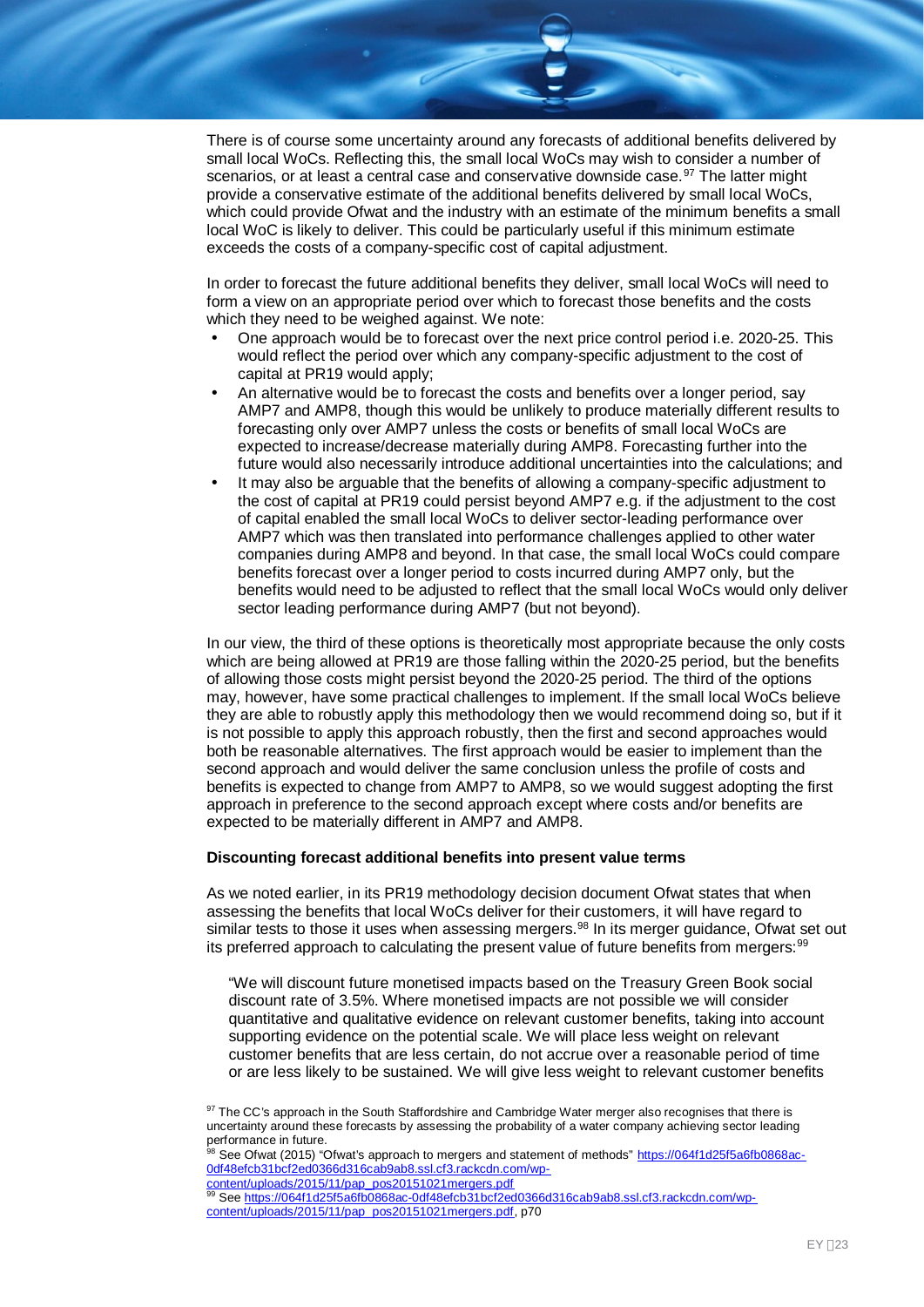that are a long way in the future, for example beyond ten years, due to the potential that these incremental benefits will be eroded by improvements elsewhere in the industry as other water companies catch-up with the performance of the merged entity."

This would suggest that Ofwat's preferred approach to discounting forecasts of future benefits delivered by small local WoCs is to use the HM Treasury Green Book social time preference rate of 3.5%.

We note that this approach would be consistent with the CC's approach to discounting the future detriment of a merger in the South Staffordshire Water and Cambridge Water merger case.<sup>100</sup> The use of HM Treasury's Green Book social time preference rate would also be consistent with the general approach taken to discounting expected future benefits in cost benefit analyses.

Noting the above, the small local WoCs might reasonably use the social time preference rate to calculate the present value of the expected future additional benefits that being small and local would enable them to deliver for water customers.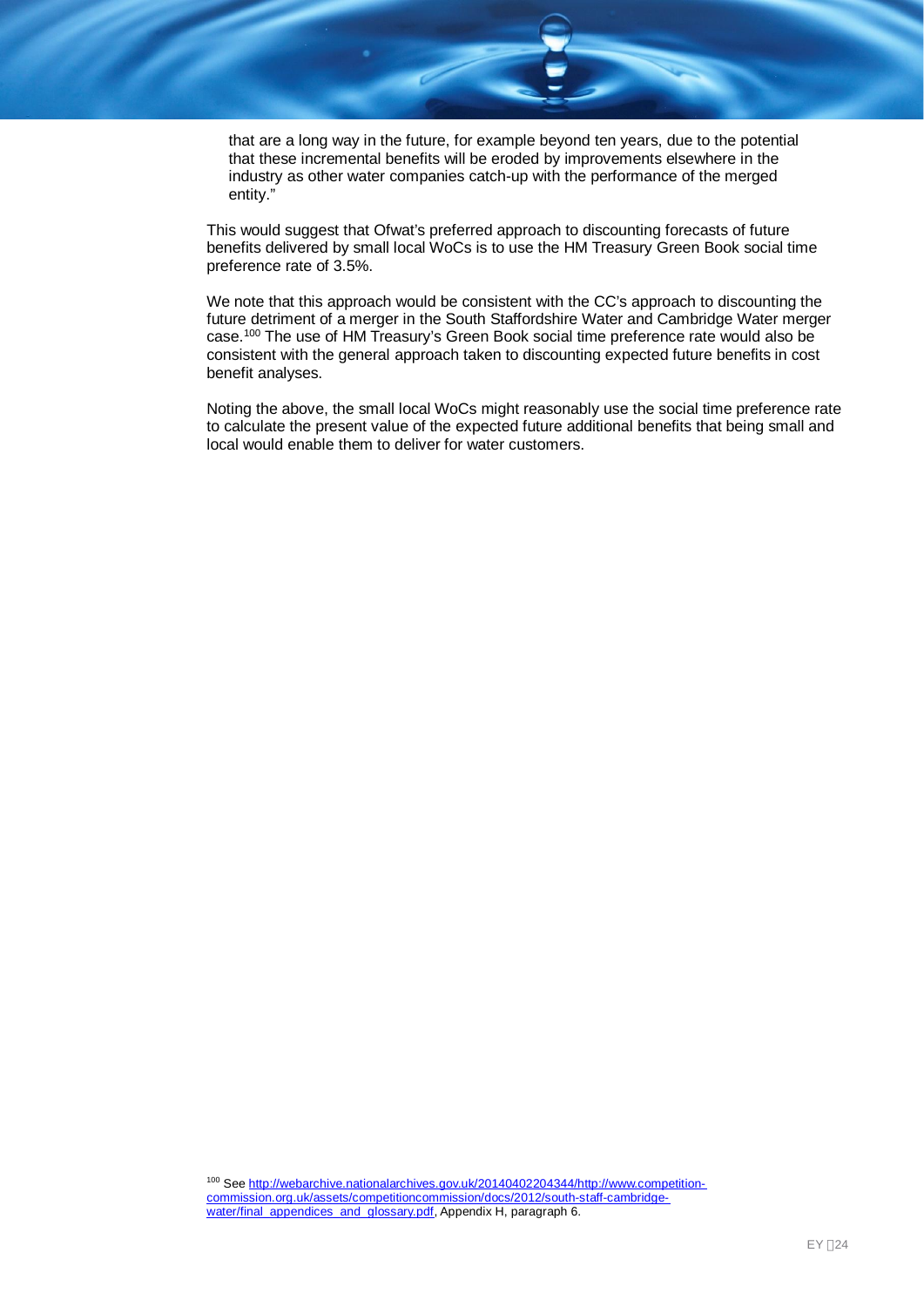## **Authors of the report**



### **Anthony Legg**

| Head of Power & Utilities, Economic Advisory |                          |  |
|----------------------------------------------|--------------------------|--|
|                                              | Office: +44 20 7951 6129 |  |
| Mobile:                                      | + 44 7753 300 520        |  |
| Email:                                       | alegg@uk.ey.com          |  |

### **Key contacts**



### **Matt Corkery**

| Partner, Head of Economic Advisory |                    |  |
|------------------------------------|--------------------|--|
| Office:                            | +44 20 7951 6121   |  |
| Mobile:                            | + 44 7801 459 569  |  |
| Email:                             | mcorkery@uk.ey.com |  |



# **Tony Ward**

Partner, Head of Power & Utilities, UK & Ireland Office: + 44 121 535 2921 Email: tward@uk.ey.com